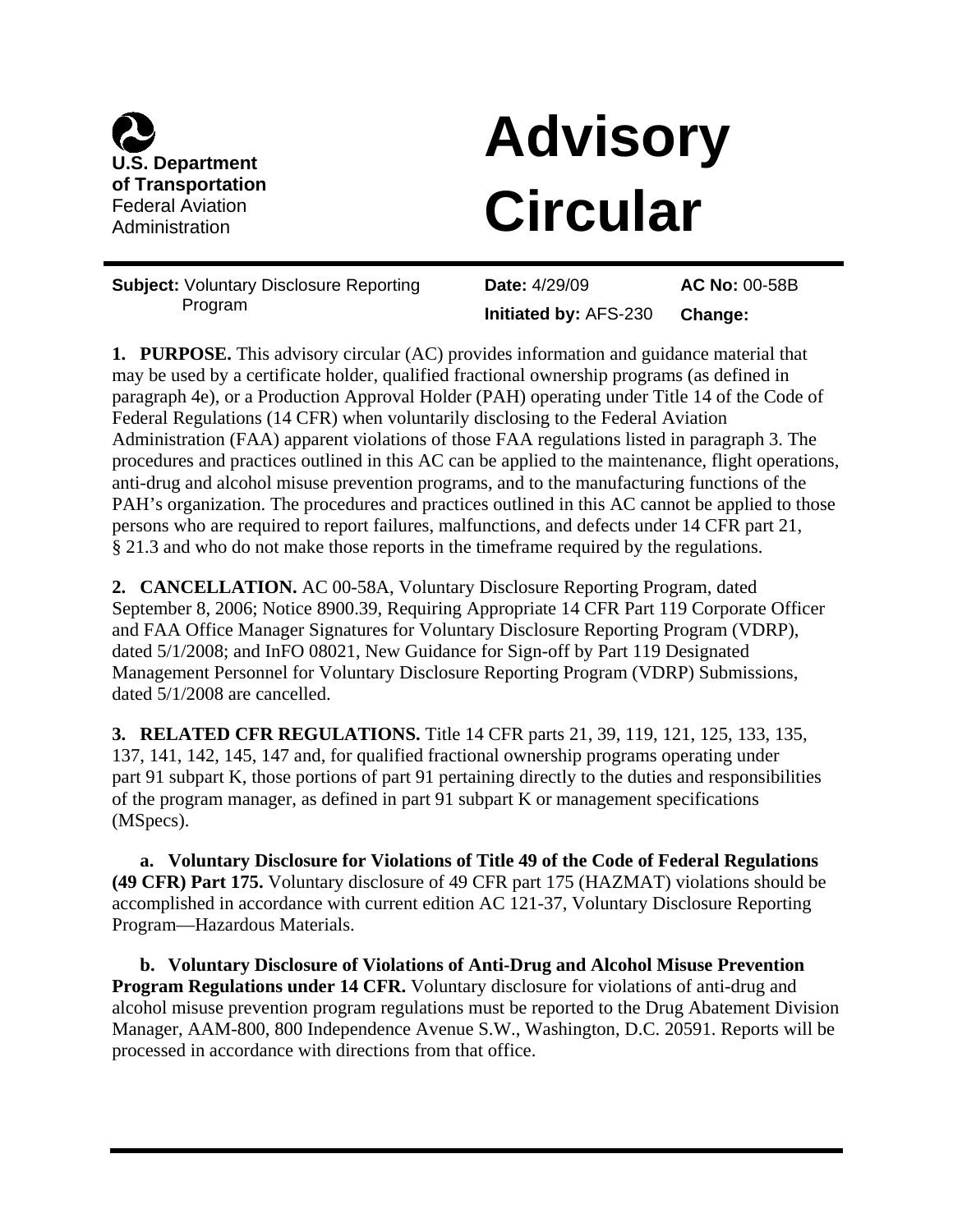**c. Violation Exceptions.** Except as specified in paragraph 12, the VDRP does not apply to violations by individual airmen.

**4. KEY TERMS.** The following key terms and phrases are defined to ensure a standard interpretation and understanding of the FAA's voluntary disclosure policy:

**a. Evidence.** For the purpose of voluntary disclosure, evidence should generally be in the form of written documentation or reports that support a certificate holder's, qualified fractional ownership programs, or PAH's analysis of the disclosed apparent violation and the resulting elements of the proposed comprehensive fix. Evidence generally comes from the following four elements:

- **(1)** Documents or manuals reviewed.
- **(2)** Equipment examined.
- **(3)** Activities observed.
- **(4)** Interview data.

**b. Comprehensive Fix.** A comprehensive fix is an action, or actions, proposed by the certificate holder, qualified fractional ownership program, or PAH, and accepted by the principal inspector (PI), to preclude recurrence of the apparent violation that has been voluntarily disclosed under this program. A schedule of the dates and events encompassed by the comprehensive fix must be established and included in a letter of correction.

**c. Satisfactory Fix.** A satisfactory fix is a comprehensive fix in which all corrective measures have been completed on schedule and are satisfactory to the FAA.

**d. Principal Inspector (PI).** Under the VDRP, PI refers to the appropriate maintenance, avionics, operations inspector, or other designated FAA official of the program office responsible for oversight of the area of noncompliance involved in the disclosure.

**e. Fractional Ownership Programs.** Fractional ownership programs are defined in part 91 subpart K and the associated MSpecs. Participation in the VDRP by a fractional ownership program is limited by the following:

**(1)** Only program managers authorized in accordance with part 91 subpart K and MSpecs, may participate in the VDRP.

**(2)** Voluntary disclosures of apparent violations by a fractional ownership program may only be submitted by the program manager, or an authorized representative.

**(3)** Voluntary disclosures by fractional ownership programs are limited to apparent violations pertaining directly to the duties and responsibilities of the program manager, as defined in part 91 subpart K and the MSpecs.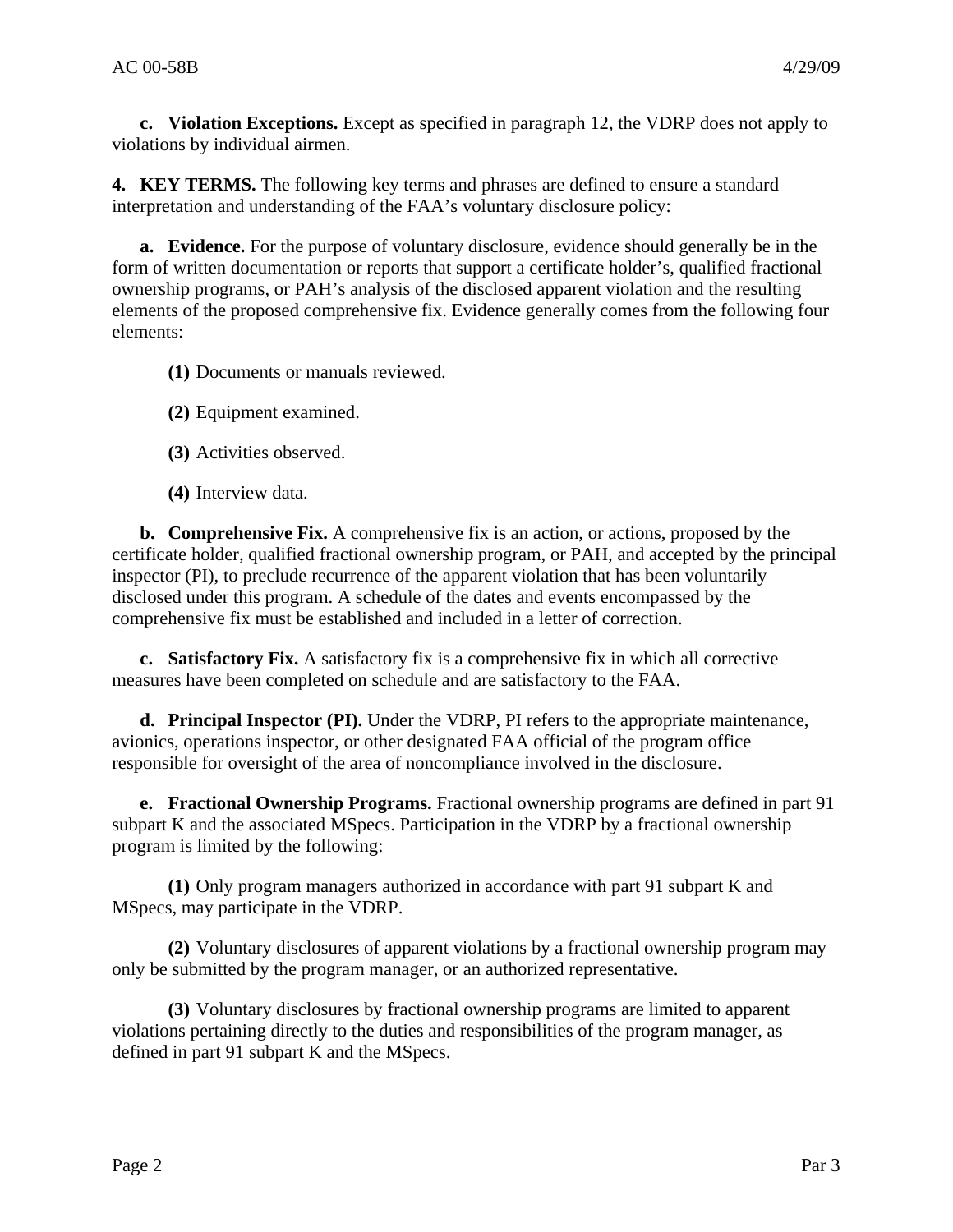**f. Regulated Entity (RE).** A regulated entity is any certificate holder, fractional ownership program, or PAH, authorized to submit voluntary disclosures under the VDRP.

**5. BACKGROUND.** Civil penalties, under the FAA's enforcement program, have always been considered a means to promote compliance with the FAA's regulations, not an end in themselves. In addition to the deterrence achieved by the appropriate use of civil penalties, the public interest is also served by positive incentives to promote and achieve compliance. Indeed, the FAA believes that aviation safety is well served by incentives for certificate holders, qualified fractional ownership programs, and PAHs to identify and correct their own instances of noncompliance and to invest more resources in efforts to preclude their recurrence. The FAA's policy of forgoing civil penalty actions when one of these entities detects violations, promptly discloses the violations to the FAA, and takes prompt corrective action to ensure that the same or similar violations do not recur is designed to encourage compliance with the FAA's regulations, foster safe operating practices, and promote the development of Internal Evaluation Programs (IEPs).

## **6. DISCUSSION.**

**a. IEPs.** Certificate holders, qualified fractional ownership programs, and PAHs are encouraged, but not required, to develop IEPs that continually monitor company policies and procedures and ensure that the highest level of safety and security compliance is maintained. They may voluntarily disclose apparent violations of 14 CFR covered by this program in accordance with the procedures in this AC even though an internal evaluation program has not been established. Guidance on IEPs is contained in the current edition of AC 120-59A, Air Carrier Internal Evaluation Programs.

**b. Three Appendices.** This AC is divided into the main body which addresses issues common to all REs utilizing the VDRP, and three appendices, with each appendix addressing application of the VDRP to differing groups of REs. This separation by appendices is necessary due to differences in the applicable procedures. The groups and their respective appendices are as follows:

**(1)** Appendix 1 is applicable to air carriers certificated under 14 CFR part 119 and operating under 14 CFR parts 121 and 135. All of the entities assigned to Appendix 1 will utilize the Web-based VDRP system.

**(2)** Appendix 2 is applicable to those other REs authorized to utilize the Web-based VDRP system who are not air carriers. Those other REs will be listed on the VDRP Home Page at: http://av-info.faa.gov/vdrp.

**(3)** Appendix 3 is applicable to those remaining REs who are not yet authorized to utilize the Web-based VDRP system, but may still participate in the VDRP through the legacy paperbased program.

# **7. VOLUNTARY DISCLOSURE POLICY.**

**a. Violation Sharing.** The FAA believes that the open sharing of apparent violations and a cooperative as well as an advisory approach to solving problems will enhance and promote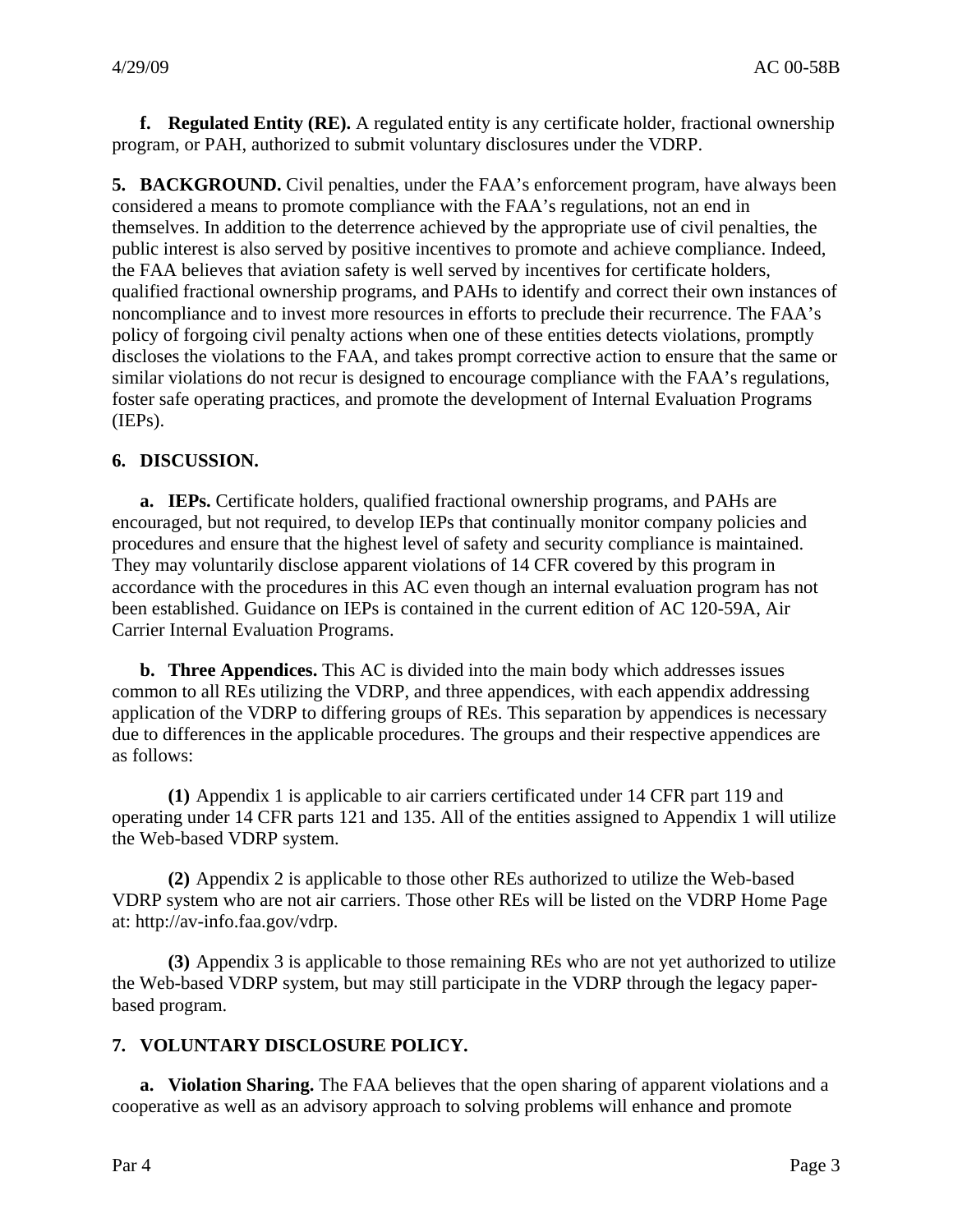aviation safety. Certificate holders, qualified fractional ownership programs, and PAHs will receive a letter of correction in lieu of civil penalty action for covered instances of noncompliance that are voluntarily disclosed to the FAA in accordance with the procedures set forth in this AC.

**b. Violation Evaluation.** In evaluating whether an apparent violation is covered by this policy, the FAA will ensure that the following five conditions are met:

**(1)** The certificate holder, qualified fractional ownership program, or PAH has notified the FAA of the apparent violation immediately after detecting it and before the Agency has learned of it by other means.

**(2)** The apparent violation was inadvertent.

**(3)** The apparent violation does not indicate a lack, or reasonable question, of qualification of the certificate holder, qualified fractional ownership program, or PAH.

**(4)** Immediate action, satisfactory to the FAA, was taken upon discovery to terminate the conduct that resulted in the apparent violation.

**(5)** The certificate holder, qualified fractional ownership program, or PAH has developed or is developing a comprehensive fix and schedule of implementation satisfactory to the FAA. The comprehensive fix includes a followup self-audit to ensure that the action taken corrects the noncompliance. This self-audit is in addition to any audits conducted by the FAA.

**8. LEGAL ENFORCEMENT ACTION.** Except as specified in the subparagraphs a. and b. below, the FAA ordinarily will not forgo legal enforcement action if the certificate holder, fractional ownership program, or PAH informs the FAA of the apparent violation during, or in anticipation of, an FAA investigation/inspection or in association with an accident or incident.

**a. Exceptions-Aviation Safety Action Program (ASAP) Report.** If the FAA has learned of an apparent violation by a certificate holder, fractional ownership program, or PAH from an ASAP report as described in the current edition of AC 120-66, Aviation Safety Action Program (ASAP), a voluntary disclosure can still be accepted by the FAA, even though the FAA has already learned of the violation from the ASAP.

**b. Exceptions-Joint Audit.** Similarly, if a regulated entity voluntarily agrees to conduct a joint audit (inspection) with the FAA during which an apparent violation is discovered either by the company or FAA members of the audit (inspection) team, the FAA may accept a voluntary disclosure submitted by the company, even though the FAA has already learned of the apparent violation during the course of the joint audit (inspection).

**9. REPEATED VIOLATION.** If a repeated violation occurs, notwithstanding the fact that a comprehensive fix was satisfactorily completed and followed, the procedures outlined in this AC may apply to the disclosure of the repeated violation. Upon consideration of the facts and circumstances surrounding the repeated violation, the FAA will determine on a case-by-case basis whether a repeated violation will be covered under this policy. REs and PIs are encouraged to evaluate the systemic issues and circumstances surrounding each apparent violation. This is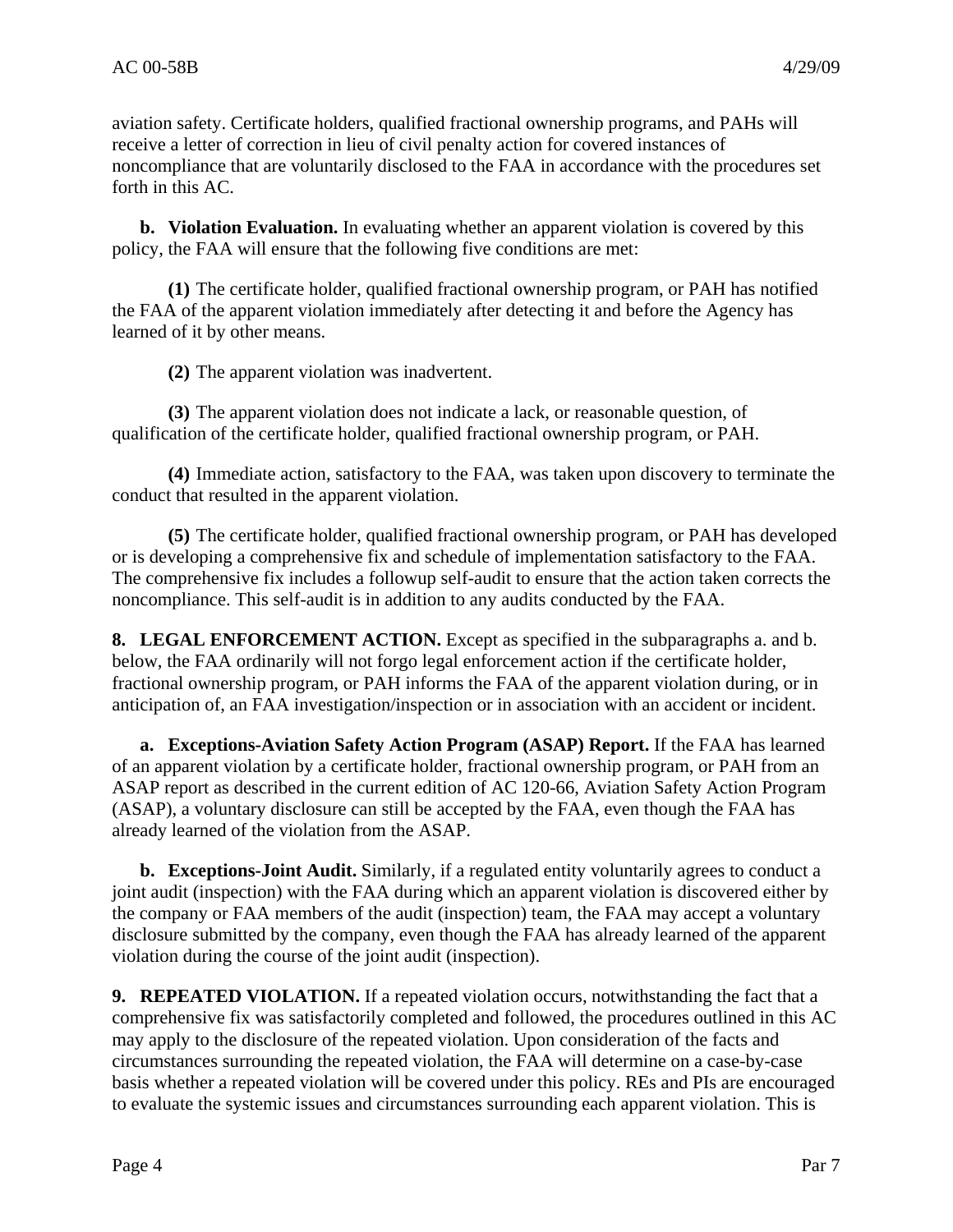particularly important when citing a common regulation. Depending upon the specific circumstances associated with the event, citations of a common regulation may not necessarily be indicative of a common systemic failure.

**10. CLOSED CASE: CONDITIONS FOR REOPENING.** If, following FAA closure of the investigative package resulting from a voluntary disclosure, the same or similar violations are discovered to have occurred prior to submission of the associated voluntary disclosure, the FAA does not reopen the case unless it determines that the pertinent regulated entity failed to comply with all the elements of the comprehensive fix agreed upon by the FAA and the entity.

**11. DISPUTE RESOLUTION.** When disputes occur regarding the acceptance of a proposed comprehensive fix, or a modification thereto before the fix is considered satisfactory, the PI and the pertinent regulated entity may request that the issue be resolved at the next level of management within the FAA. This procedure will provide for an independent assessment of the areas in disagreement.

# **12. SEPARATE ACTIONS AGAINST AIRMEN OR OTHER INDIVIDUAL AGENTS.**

**a. Voluntary Disclosure Application.** The voluntary disclosure policy applies to individual airmen or other agents of an employing certificate holder, fractional ownership program, or PAH only when all of the following occur:

**(1)** The apparent violation involves a deficiency of the employing entity's practices or procedures that causes the employing certificate holder, fractional ownership program, or PAH to be in violation of a covered violation of an FAA regulation.

**(2)** The airman or other agent of the employing entity, while acting on behalf of the employing entity, inadvertently violates the FAA's regulations as a direct result of a deficiency of the employing entity that causes the employing entity to be in violation of the regulations. (The voluntary disclosure policy does not apply to the airman or other agent when his or her apparent violation is the result of actions unrelated to the employing entity's deficiency).

**(3)** The airman or other agent immediately makes the report of his or her apparent violation to the employing entity.

**(4)** The employing certificate holder, fractional ownership program, or PAH immediately notifies the FAA of both the airman or other agent's apparent violation and the apparent deficiency in its practice or procedures.

**b. Procedures if Conditions are Met.** When all the aforementioned conditions are met, a separate EIR is opened for the individual and closed with no more than administrative action in accordance with the current edition of FAA Order 2150.3, Compliance and Enforcement Program.

**c. Procedures if Conditions Are Not Met.** If all the aforementioned conditions are not met, the PI will review all facts associated with the case and determine what action is appropriate for individual airmen or other agents of the employing entity.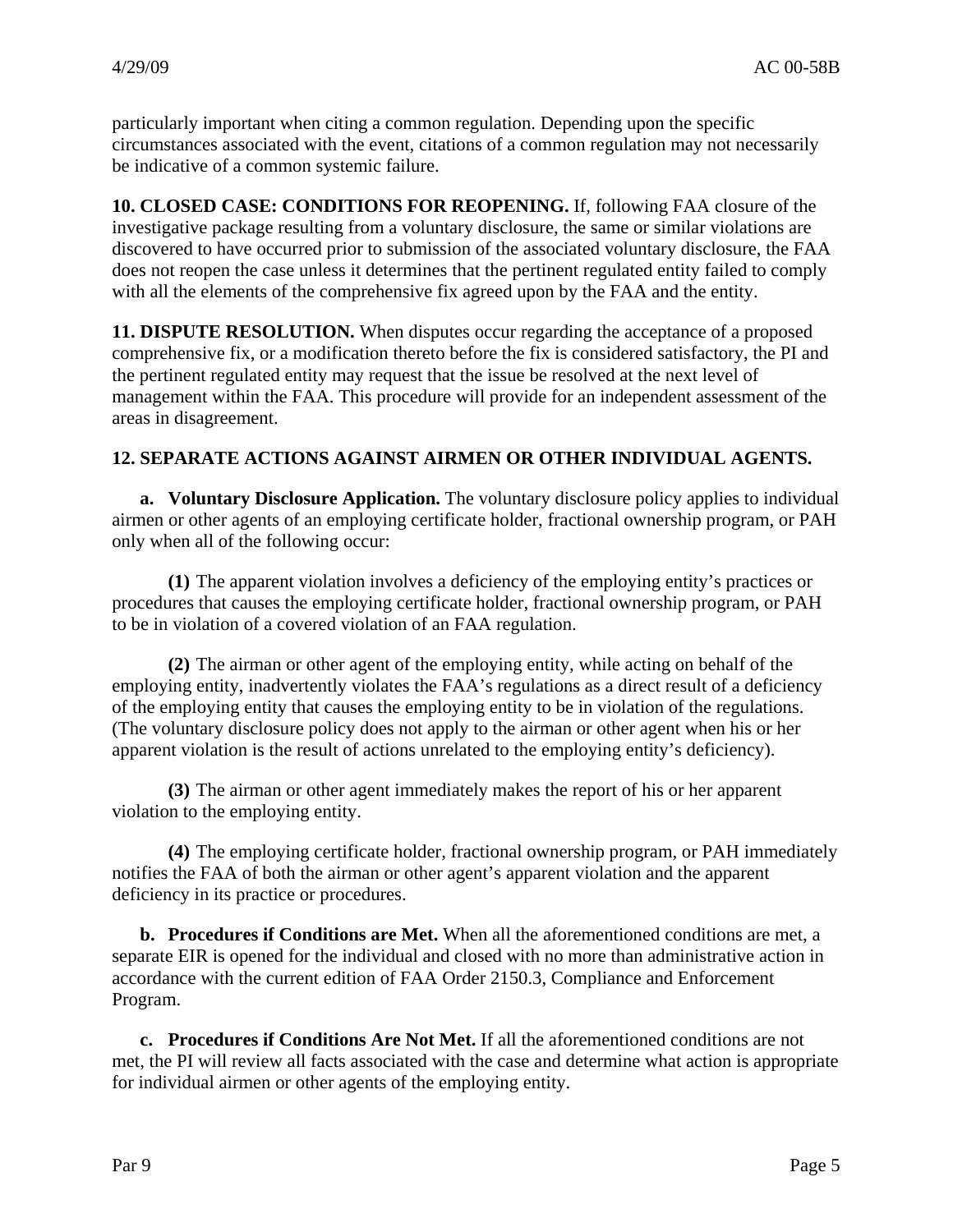**d. Application of this Provision.** This provision does not apply to matters concerning qualifications to hold an airman certificate.

**e. Special Provisions.** Special provisions exist for apparent violations by certificate holders, fractional ownership programs, or a PAH, when a voluntary disclosure is made based on information in an ASAP report. In such cases, the FAA may, at its sole discretion, accept the corrective action recommended by an ASAP event review committee (ERC) for an accepted ASAP report as the comprehensive fix for the voluntary disclosure. This is acceptable when the following conditions all apply (even when an apparent employee qualification or competency issue is involved):

**(1)** The FAA determines that the violation is due entirely to the actions of the employee(s) and not to a systematic or procedural deficiency of the company.

**(2)** The employee completes the corrective action recommended by the ASAP ERC to the satisfaction of the FAA.

**13. APPLICABILITY OF THE FREEDOM OF INFORMATION ACT (FOIA) TO SELF-DISCLOSURE RECORDS.** Records submitted to the FAA for review pursuant to this voluntary self-disclosure program, including information submitted using the Web-based VDRP tool (Appendix 1), are protected from release to the public in accordance with the provisions of part 193 and FAA Order 8000.89, Designation of Voluntary Disclosure Reporting Program (VDRP) Information as Protected from Public Disclosure under 14 CFR Part 193.

ORIGINAL SIGNED by

John M. Allen Director, Flight Standards Service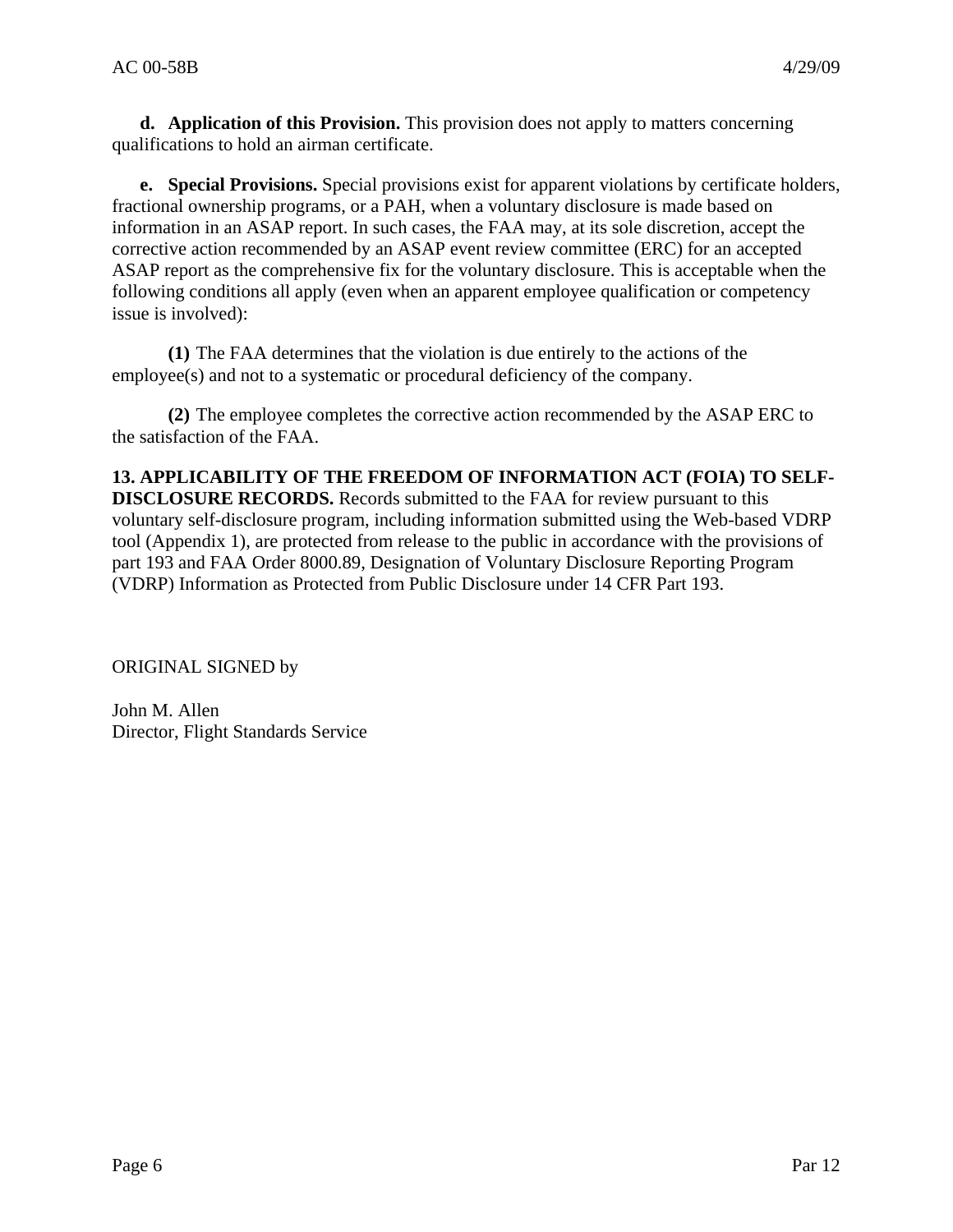# **APPENDIX 1. VOLUNTARY DISCLOSURE REPORTING PROGRAM (VDRP) FOR AIR CARRIERS**

Users authorized under this Appendix must be certificated under Title 14 of the Code of Federal Regulations (14 CFR) part 119 for operations under 14 CFR part 121 and/or part 135.

**1. ACCESS TO THE VDRP WEB-BASED SYSTEM.** Access to the Web-based system requires assignment of a login identification and a password, which are obtained via the following means:

**a. Air Carrier Representatives.** Users named by an air carrier to represent the company on voluntary disclosure issues, will be added to the VDRP Web-based system by a principal inspector (PI) assigned certificate responsibilities for that air carrier. Each authorized representative will be issued a unique login identification and password for access to the system. Refer to VDRP User Guide at: https://av-info.faa.gov/VDRP/UserGuide.pdf or, contact VDRP Help Desk at (866) 285-4942 for additional information.

**b. Federal Aviation Administration (FAA) Personnel Access.** FAA personnel may obtain access to the system via one of the following means:

**(1)** PIs are automatically added to the VDRP system when the automated Operations Safety System (OPSS) recognizes the individual as a PI assigned to that regulated entity.

**(2)** FAA personnel not assigned as a PI who require access to the system will be added to the system by a PI, utilizing the "Add User" functionality.

**c. VDRP System Guidance.** The VDRP User Guide may be found in the VDRP User Guide which can be accessed at: https://av-info.faa.gov/VDRP/UserGuide.pdf. Additional assistance may be obtained via telephone from the VDRP Help Desk at (866) 285-4942.

**2. THE SIX STAGES OF THE VDRP.** The Web-based VDRP employs a six stage process. Responsibility for each such stage is assigned either to the air carrier or the FAA, as described below. Except as specified in this AC, the voluntary disclosure policy applies only when notification of an apparent violation is made to the FAA by the certificate holder, immediately after the apparent violation has been discovered by that regulated entity, and before the FAA learns of the apparent violation by some other means.

**a. Air Carrier Requirements.** Air Carriers certificated under part 119 are required to utilize the Web-based VDRP system for submitting voluntary disclosures to the FAA.

**b. Disclosure Notification.** Notification of a disclosure to the FAA will normally be made via the Web-based system, unless extenuating circumstances prevent initial notification using that venue.

**c. Web-based VDRP System Provisions.** The Web-based VDRP system contains provisions for indicating that the notification process was initiated via another media. When acceptable to the PI, initial notice of a voluntary disclosure may be submitted orally, via a written hardcopy, or by electronic copy, provided the air carrier enters the initial notification data via the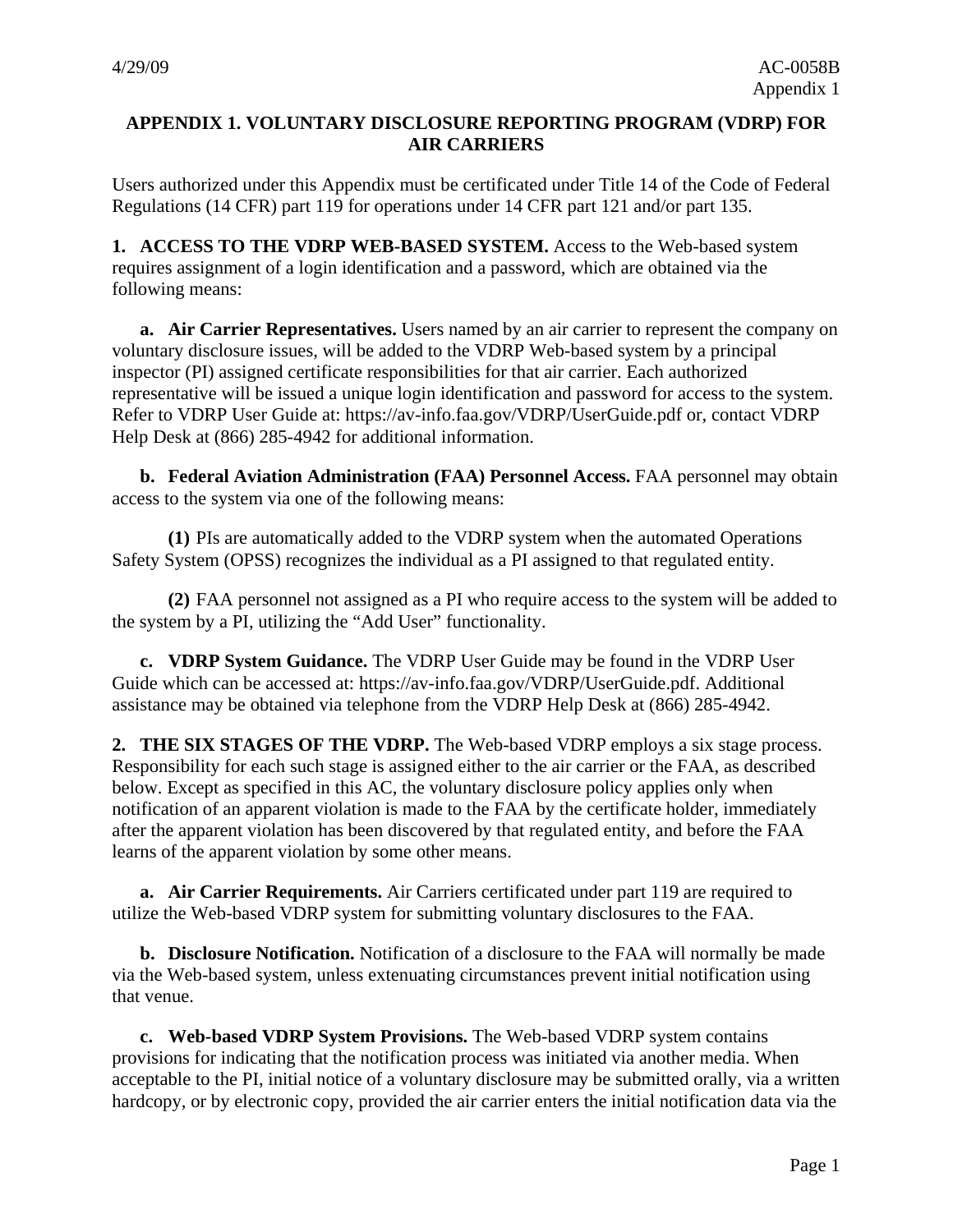Web-based VDRP system within 72 hours of the original notification. Compliance with the 10 or 30-day limit for submission of the written report, as described in Stage III below, will be based on the date of the original notification, regardless of the submission means or media.

**3. STAGE I: NOTIFICATION BY THE CERTIFICATE HOLDER OF AN APPARENT VIOLATION.** When the certificate holder notifies the FAA of an apparent violation, contact must be made with, or directed to, the appropriate PI. The notification requirement is automatically met when the disclosure is submitted via the Web-based VDRP system as all PI's for that certificate are notified when a disclosure is submitted. However, if the certificate holder submits the initial notification via alternative media, as authorized in paragraph 4 below, the disclosure must be submitted to the appropriate PI. It is FAA policy that initial notification should be accomplished on a timely basis, ordinarily within 24 hours of the discovery of the apparent violation. However, an inspector may accept disclosures that exceed the 24 hour policy when the inspector determines that a later submission is justified based on the specific circumstances, and in view of those circumstances, the submission is still considered timely. For example, a voluntary disclosure based on a company violation revealed in an Aviation Safety Action Program (ASAP) report may require more that 24 hours from the submission of that ASAP report in order for the responsible company entity to become aware of the information in the report and to initiate a voluntary disclosure. The FAA retains sole discretion in determining whether a voluntary disclosure received later than 24 hours after discovery of the violation is timely. The certificate holder should therefore not delay notification for any reason, and should address, to the maximum extent possible, the following items:

**a. Brief Description of Apparent Violation.** A brief description of the apparent violation, including an estimate of the duration of time that it remained undetected, as well as how and when it was discovered.

**b. Verification of Cease of Noncompliance.** Verification that noncompliance ceased after it was identified.

**c. Brief Description of Immediate Action.** A brief description of the immediate action taken after the apparent violation was identified, the immediate action taken to terminate the conduct that resulted in the apparent violation, and the person responsible for taking the immediate action.

**d. Verification of Evaluation.** Verification that an evaluation is underway to determine:

- If there are any systemic problems, and
- The corrective steps necessary to prevent the apparent violation from recurring.

**e. Identification of Responsible Person.** Identification of the person responsible for preparing the comprehensive fix.

**f. Acknowledgement of a Written Report.** Acknowledgment that a written report will be provided to the PI within 10 working-days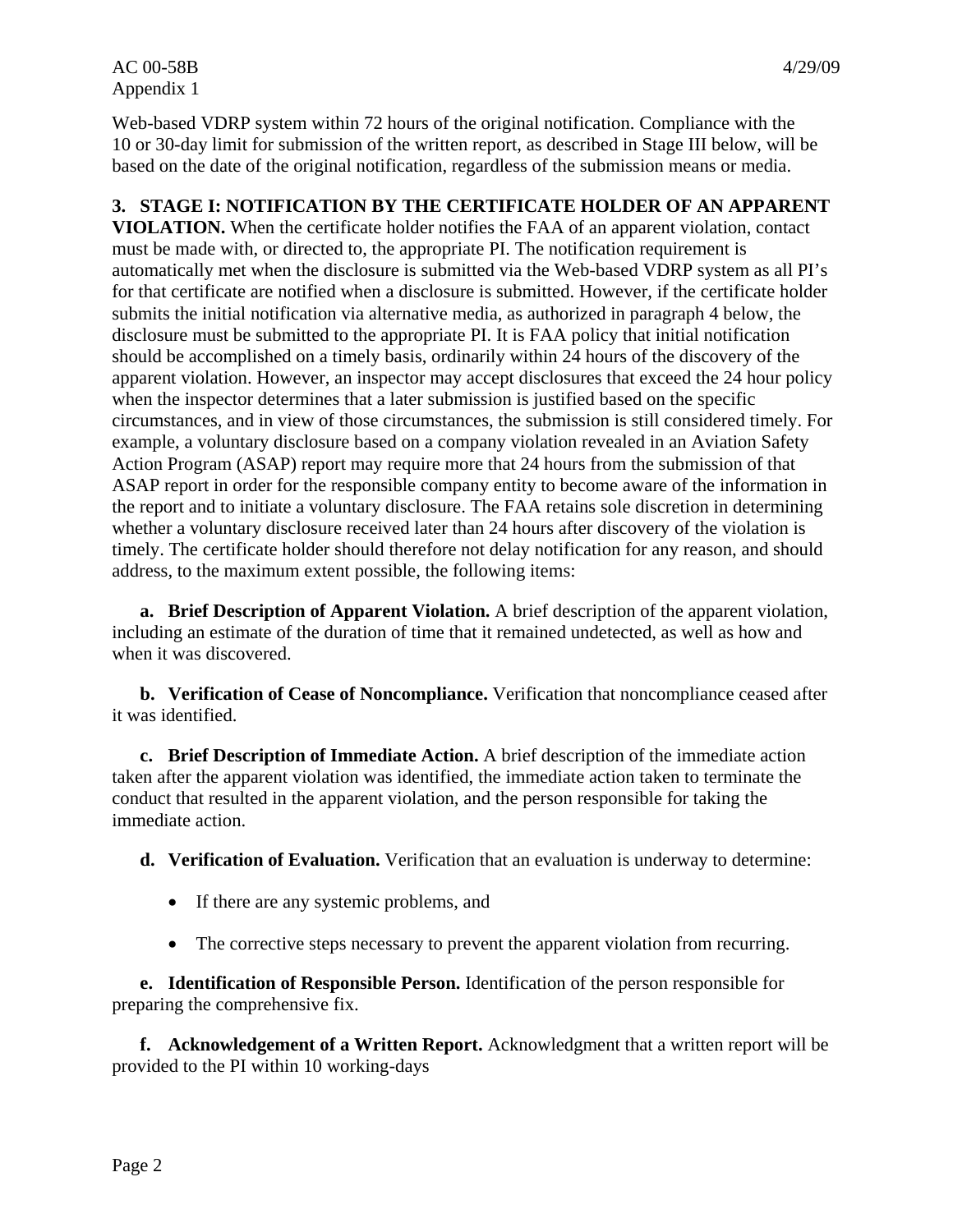**g. Initial Notification Submission by Management Officials.** The initial notification of a voluntary disclosure must be submitted by one of the management officials specified in part 119, § 119.65, or § 119.69, as appropriate, or in accordance with paragraph 3h below.

**h. Initial Notification Submission by Authorized Employees.** The initial notification can be submitted by an employee authorized by the airline to accomplish initial notification as long as that employee includes a letter signed by one of the management officials specified in § 119.65 or § 119.69, as appropriate. That letter must stipulate that:

- The corporate official is aware of the disclosure,
- The company took immediate action to cease the violation, and
- The company has developed, or is developing, a proposed comprehensive fix for FAA consideration to prevent future reoccurrences of the violation, as provided by this AC.

**NOTE: The Web-based VDRP allows upload of documents (photos, text documents, letters, etc.) by the regulated entity in Stages I and III and upload by the FAA in Stages II, III, IV, V and VI, to enable the attachment of whatever documents may be required to support their submissions.**

**4. STAGE II: FAA RESPONSE TO CERTIFICATE HOLDER.** The PI will review the Web-based submission from the air carrier and respond in a timely manner. If the original submission from the regulated entity was made via an alternative media (e.g., telephone, etc.), the PI may respond via an alternative means, but must also respond to the subsequent Web-based submission by the air carrier.

**a. PI Review.** The PI's review of the disclosure shall, to the extent possible, confirm the submission meets the following requirements:

**(1)** The air carrier has notified the FAA of the apparent violation immediately after detecting it and before the Agency has learned of it by other means.

**(2)** The apparent violation was inadvertent.

**(3)** The apparent violation does not indicate a lack, or reasonable question, of qualification of the air carrier.

**(4)** Immediate action, satisfactory to the FAA, was taken upon discovery to terminate the conduct that resulted in the apparent violation.

**(5)** The air carrier certificate holder has developed, or is developing, a comprehensive fix and schedule of implementation satisfactory to the FAA. The comprehensive fix includes a followup self-audit to ensure that the action taken corrects the noncompliance. This self-audit is in addition to any audits conducted by the FAA.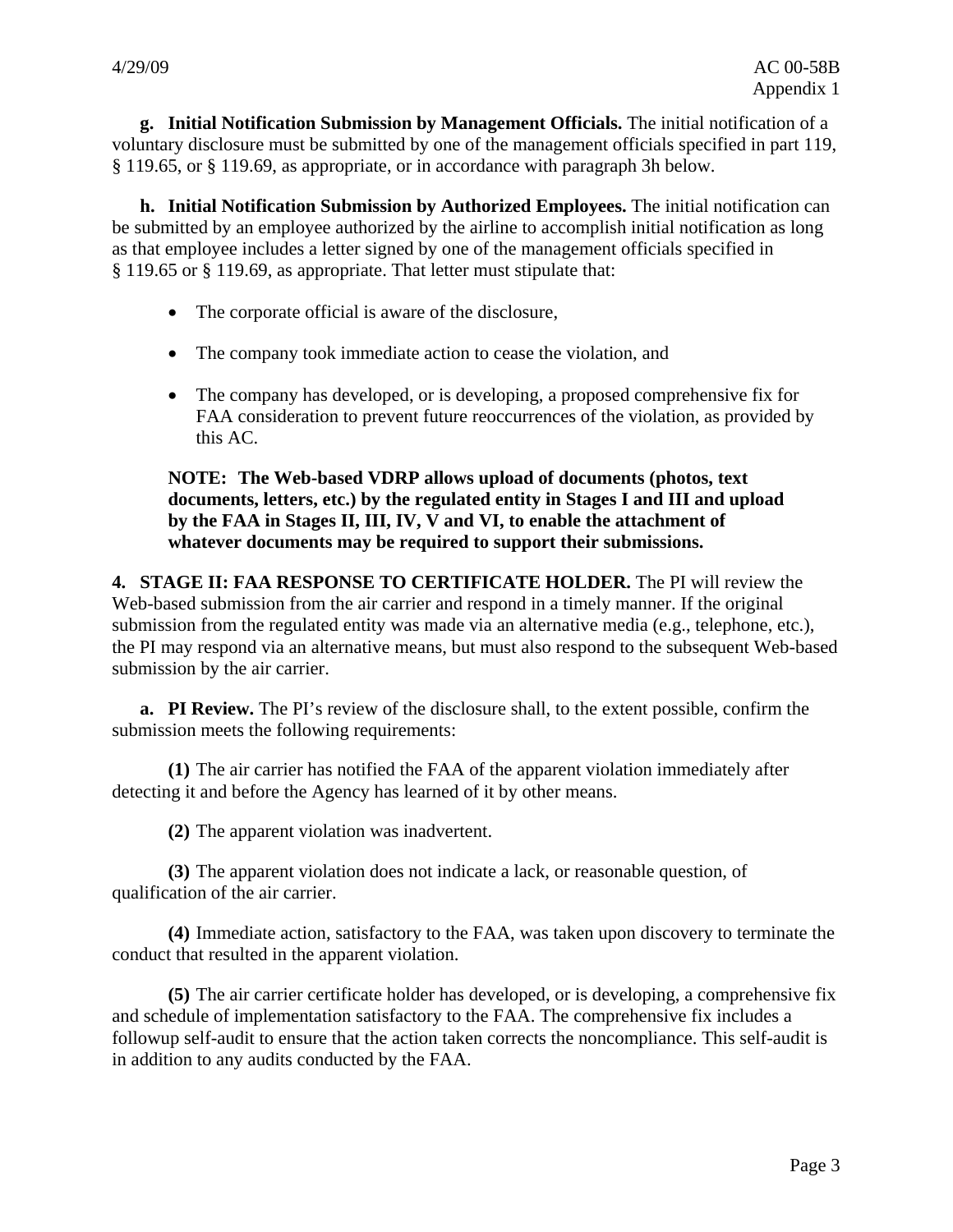**(6)** The initial notification of a voluntary disclosure was submitted by one of the management officials specified in § 119.65 or § 119.69, as appropriate; or, the initial notification was submitted by an employee authorized by the airline to accomplish initial notification and includes a letter which meets the requirements set forth in paragraph 3h of this appendix.

**b. PI Completion of the Review.** Once the PI completes the review of the voluntary disclosure submission, he/she makes a determination to accept the disclosure, return it for editing, or find it invalid.

**(1)** Acceptance: If the PI elects to accept the disclosure, the inspector completes the required Stage II entries in the Web-based VDRP and submits his/her input. Upon submission by the PI, the VDRP system will alert the Office Manager, via email, that the file is awaiting his or her review.

**(2)** Return for Edit: If the PI finds the disclosure does not contain sufficient information to accept the disclosure, the PI has the option of returning the disclosure to the RE for editing. Upon selection of the "send back" button and submission by the PI, the VDRP system notifies the RE of the determination via email and returns the case to Stage I, pending resubmission by the RE.

**(3)** Rejection/Invalid: If the PI finds the disclosure does not meet the requirements set forth in this Advisory Circular for acceptance, or it has been determined that no violation occurred, the PI selects "No" in response to the question, "Is this a valid self-disclosure?". Upon submission by the PI, the RE is notified of that determination by email. When found to be invalid, the case does not advance and is not assigned an EIR number.

**c. Office Manager Review of PI Determination.** The Office Manager will review the PI's determination to accept the voluntary disclosure.

**(1)** If the Office Manager indicates concurrence with the PI's acceptance determination and selects, "Submit," Stage II is concluded and the record will advance into Stage III, which triggers automated email notification of the RE of the acceptance. It also triggers the VDRP system to open an Enforcement Investigative Report (EIR), with automatic assignment of an EIR number to the report.

**(2)** If the Office Manager indicates nonconcurrence with the PI's acceptance determination, the case will be referred back to the PI for reconsideration with whatever comments have been entered by the Office Manager. The case will not advance to Stage III until the Office Manager submits concurrence with the PI's determination.

**NOTE: If, at any time subsequent to acceptance of the disclosure, the FAA becomes aware that the disclosure did not meet the requirements set forth for acceptance under the VDRP, the acceptance may be withdrawn. In such cases, as well in those cases where it is subsequently determined that a violation did not occur, the web-based system provides the option of "rescinding" a case, which closes the file without action within the VDRP. If the certificate holding office has sufficient evidence to proceed with enforcement action, independent of the materials provided by the air carrier**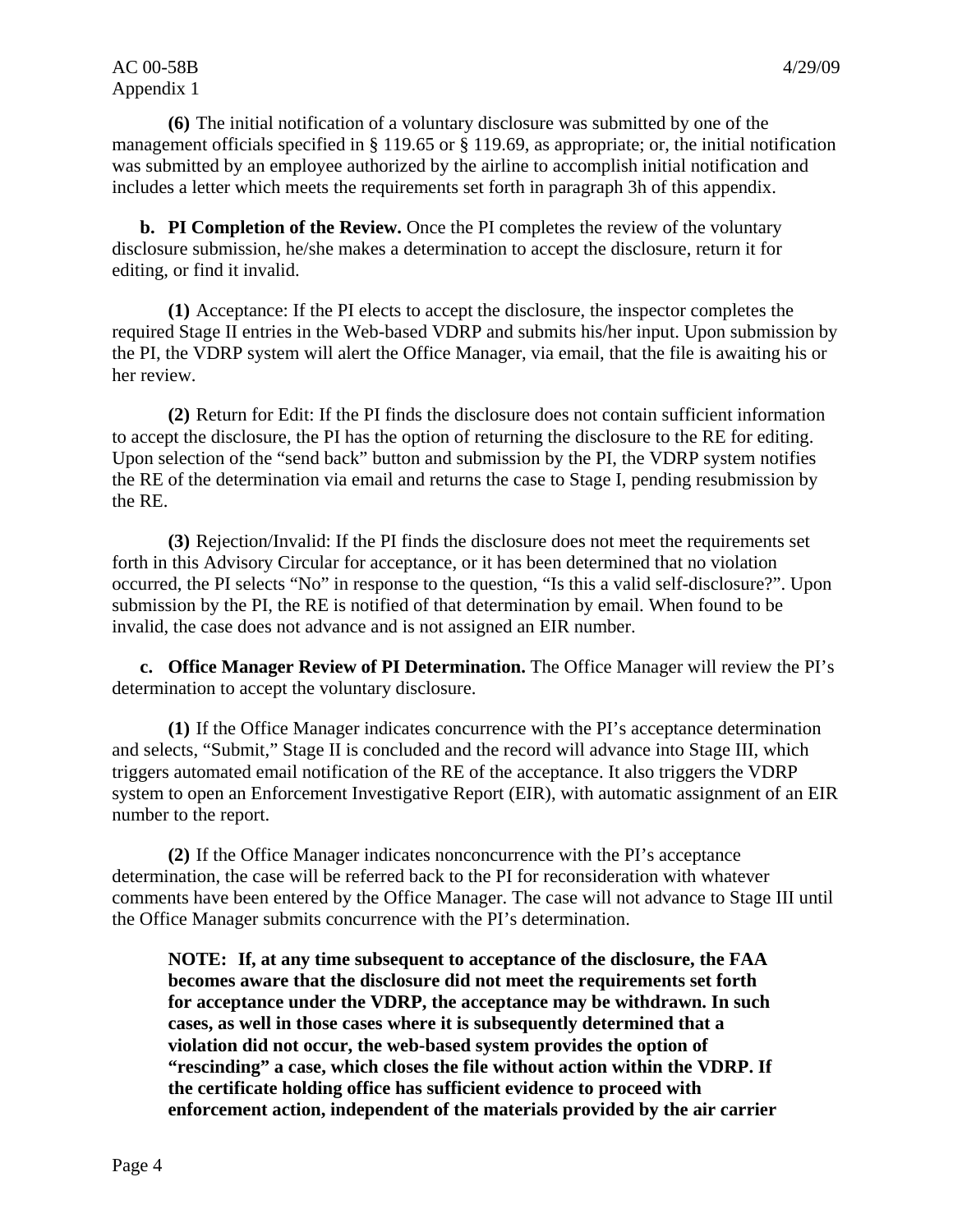**as part of its submission under VDRP, enforcement action should be initiated in accordance with the procedures set forth in the current edition of FAA Order 2150.3.** 

#### **5. STAGE III: WRITTEN REPORT OF THE AIR CARRIER'S APPARENT VIOLATION.**

**a. Written Report.** The written report should be submitted by the air carrier, to the PI, via the web-based VDRP system, within 10 working-days from the date the disclosure was submitted to the FAA. This report must contain a detailed description of the proposed comprehensive fix, outlining the planned corrective steps, the responsibilities for implementing those corrective steps, and a time schedule for completion of the fix. If a proposed comprehensive fix is not fully developed within 10 working-days from the date the disclosure was submitted to the FAA, the regulated entity should provide at least an overview of its comprehensive fix plans in a written report submitted within 10 working-days after the initial notification to the FAA was made. In any event, a detailed description of the comprehensive fix should be submitted to the FAA within 30 calendar-days after initial notification.

**b. Required Input.** The VDRP web-based system requires the input of the following information in the Written Report Stage:

**(1)** A list of the specific FAA regulations that may have been violated.

**(2)** A description of the apparent violation, including the duration of time it remained undetected, as well as how and when it was detected.

**(3)** A description of the immediate action taken to terminate the conduct that resulted in the apparent violation, including when it was taken, and who was responsible for taking the action.

**(4)** An explanation that shows the apparent violation was inadvertent.

**(5)** Evidence that demonstrates the seriousness of the apparent violation and the regulated entity's analysis of that evidence.

**(6)** Completion of a Risk Assessment Matrix to aid in evaluating the significance of the event.

**(7)** A detailed description of the proposed comprehensive fix, outlining the planned corrective steps, the responsibilities for implementing those corrective steps, and a time schedule for completion of the fix and the subsequent self-audit.

**(8)** Identification of the company official(s) responsible for monitoring the implementation and completion of the comprehensive fix and the self-audit.

**6. STAGE IV: WRITTEN REPORT REVIEW BY THE FAA.** The FAA works with the certificate holder to ensure that the regulated entity has identified any root causes and systemic issues which led to the apparent violation. In this stage, the PI is also tasked with completing a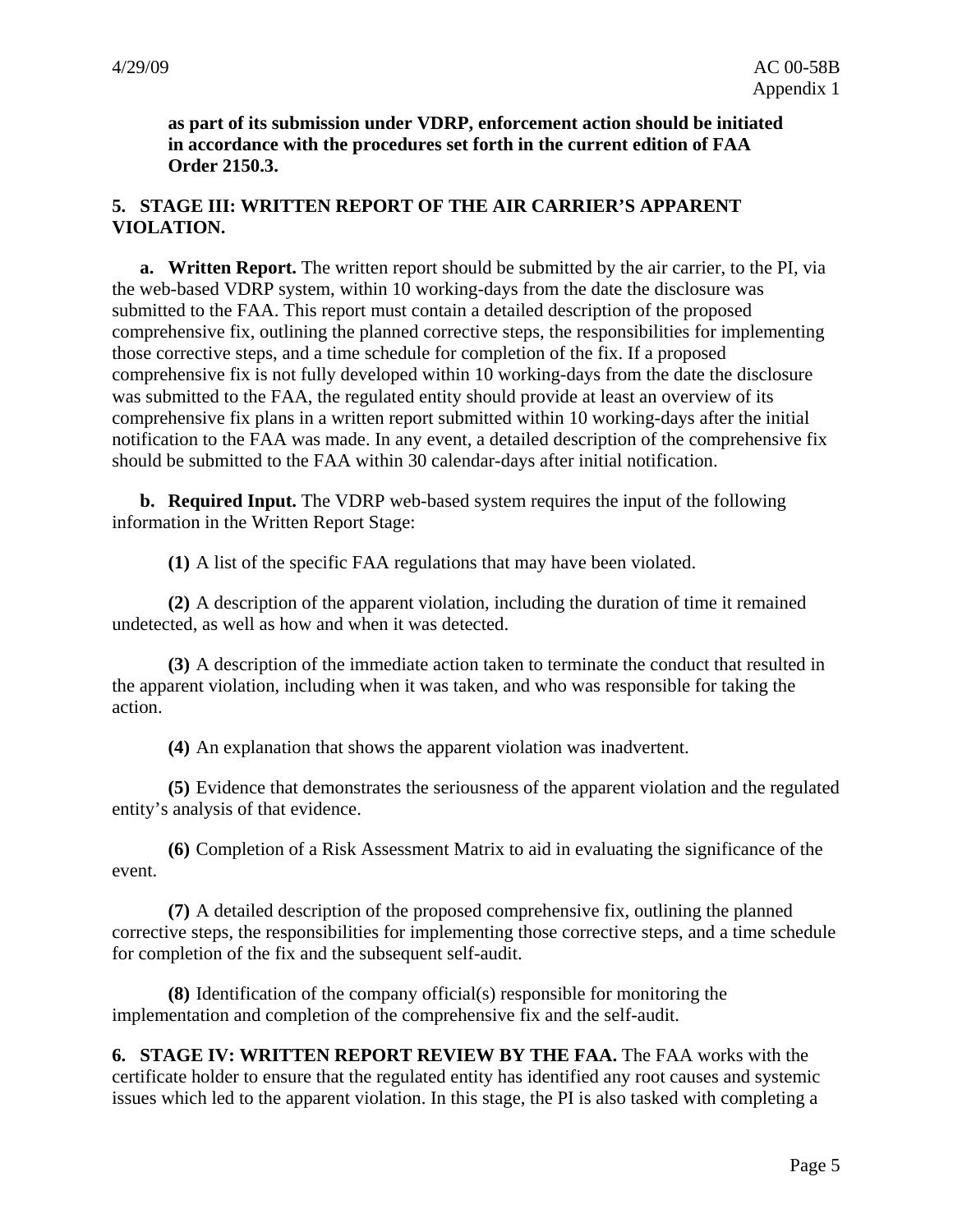Risk Assessment Matrix to aid in evaluating the significance of the event and the proposed comprehensive fix. This collaboration helps to ensure that the corrective actions contained in the comprehensive fix are acceptable to the FAA.

**NOTE: Should investigation of the apparent violation result in the determination that no violation has occurred, the EIR may be closed by rescinding the file and providing an explanation in the provided comment box. When submitted, the user is provided a warning that submitting this action (rescinding the file) will close the case and terminate the investigation. If the inspector confirms the rescission, the case is closed in VDRP on that date and will close in EIS ten (10) days later, with the original date of closure recorded in EIS. The ten day delay is provided to enable the FAA to re-open the file within that ten day "window" if deemed necessary.** 

# **7. STAGE V: IMPLEMENTATION OF A COMPREHENSIVE FIX AND FAA SURVEILLANCE.**

**a. Implementation Period.** During the implementation period, the FAA and the pertinent regulated entity should continue to work together. The FAA may advise and assist the entity in correcting any identified systemic problems. Changes will be made to the proposed comprehensive fix when the need is identified. Upon determining that the initial implementation of the proposed comprehensive fix is satisfactory, the PI may issue a letter of correction in Stage V. Alternatively, the PI may elect instead to issue the letter of correction in Stage VI, if deemed appropriate. If the letter of correction is issued in Stage V, and subsequent changes are made to the Comprehensive Fix, the PI shall issue and upload a revised letter of correction in Stage VI which reflects the letter of correction as implemented.

**b. Corrective Steps.** The FAA monitors the implementation of the corrective steps. Throughout the implementation period, the FAA assesses the pertinent regulated entity's corrective efforts and top management's awareness of these efforts. If, during this period, the FAA determines that the steps taken by the entity are not those documented in the comprehensive fix and acceptable corrective action by the RE is not forthcoming, the letter of correction may be rescinded, and appropriate legal enforcement action initiated.

**8. STAGE VI: INSPECTOR SIGNOFF.** At the conclusion of the implementation period, the PI and the certificate-holding Office Manager will make a final assessment. Consultation with regional specialists, legal counsel, or other FAA personnel may be accomplished when deemed appropriate by the PI or the Office Manager.

**a. Stage VI Completion.** If all elements of the comprehensive fix have been satisfactorily accomplished, including the Air Carrier's self-audit, the PI will submit the required entries in the Web-based system for Stage VI completion.

**b. Stage VI Submission.** Upon Stage VI submission by the PI, the VDRP system will notify the Office Manager via email that the file is awaiting the manager's review. The Office Manager will then log into the VDRP system, review the VDRP file, and assess the adequacy of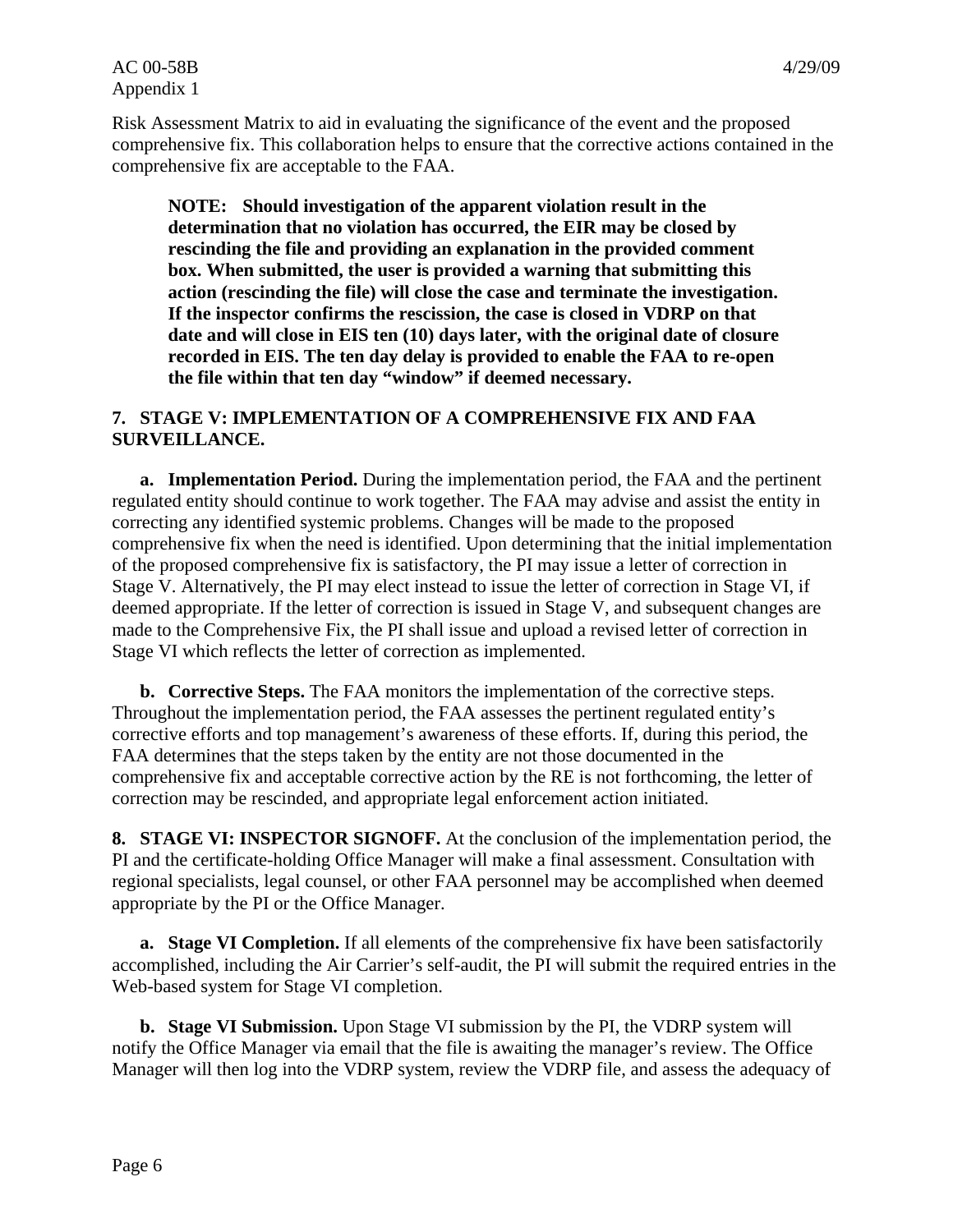the Comprehensive Fix and it's implementation. The Office Manager must decide whether to concur with the PI's determination that the Comprehensive Fix was satisfactorily accomplished.

**(1)** If the Office Manager concurs with the PI's determination, Stage VI is concluded upon submission of the manager's concurrence (Selection of the, "Submit" button signals concurrence), and the VDRP system will automatically generate the Form 2150-5 as well as close the associated EIR record in the Enforcement Information System (EIS).

**(2)** If the Office Manager wishes to indicate nonconcurrence with the PI's determination, the Office Manager will offer any comments in the comment area provided for that purpose. The Manager will then select the, "Return", button. Upon selection of the "Return" button, the case will be referred back to the PI for reconsideration with whatever comments were entered by the Office Manager. The case will not advance out of Stage VI until it is re-submitted by the PI and the Office Manager submits his/her concurrence.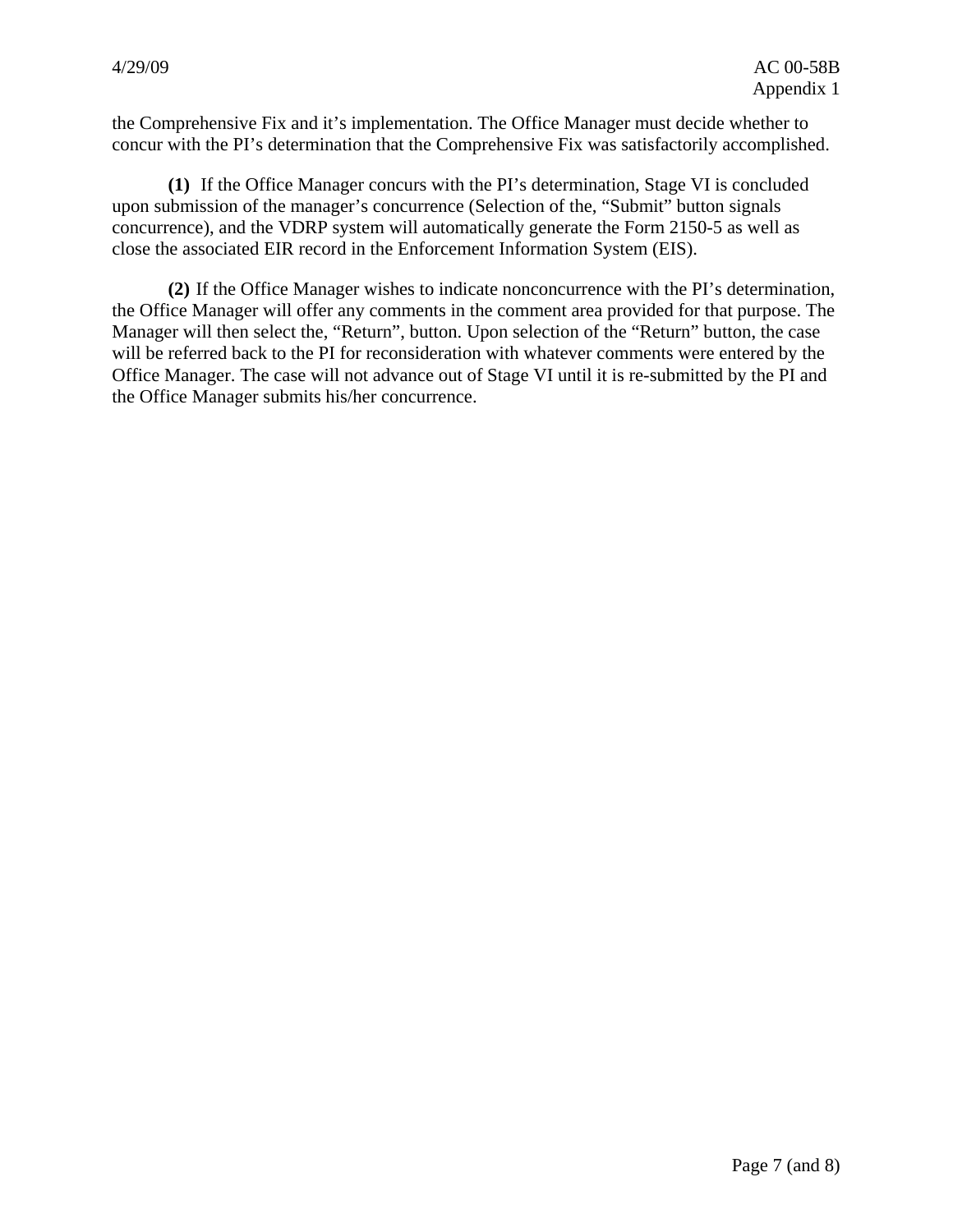## **APPENDIX 2. VOLUNTARY DISCLOSURE REPORTING PROGRAM (VDRP) FOR REGULATED ENTITIES, OTHER THAN AIR CARRIERS, AUTHORIZED TO UTILIZE THE WEB-BASED VDRP**

This Appendix is directed to those regulated entities (RE), other than air carriers, which are required to utilize the Web-based VDRP system. A list of those entities may be found on the VDRP home page at: https://av-info.faa.gov/vdrp.

**1. ACCESS TO THE VDRP WEB-BASED SYSTEM.** Access to the Web-based system requires assignment of a login identification and a password, which are obtained via the following means:

**a. RE Representatives.** Representatives named by the RE to represent the company on voluntary disclosure issues will be added to the VDRP Web-based system by a principal inspector (PI) assigned certificate responsibilities for that RE. Each authorized representative will be issued a unique login identification and password for access to the system. Refer to VDRP User Guide at: https://av-info.faa.gov/VDRP/UserGuide.pdf or, contact VDRP Help Desk at (866) 285-4942 for additional information.

**b. Federal Aviation Administration (FAA) Personnel Access.** FAA personnel may obtain access to the system via one of the following means:

**(1)** PIs are automatically added to the VDRP system when the automated Operations Safety System (OPSS) recognizes the individual as a PI assigned to that RE.

**(2)** FAA personnel not assigned as a PI who require access to the system will be added to the system by a PI, utilizing the "Add User" functionality.

**c. VDRP System Guidance.** The VDRP User Guide may be accessed and downloaded at: https://av-info.faa.gov/VDRP/UserGuide.pdf. Additional assistance may be obtained via telephone from the VDRP Help Desk at (866) 285-4942.

**2. THE SIX STAGES OF THE VDRP.** The Web-based VDRP employs a six-stage process. Responsibility for each such stage is assigned either to the RE or the FAA, as described below. Except as specified in this AC, the voluntary disclosure policy applies only when notification of an apparent violation is made to the FAA by the RE, immediately after the apparent violation has been discovered by that entity, and before the FAA learns of the apparent violation by some other means.

**a. RE Requirements.** Those REs to which this appendix applies, are required to utilize the Web-based VDRP system for submitting voluntary disclosures to the FAA.

**b. Disclosure Notification.** Notification of a disclosure to the FAA will normally be made via the Web-based system, unless extenuating circumstances prevent initial notification using that venue.

**c. Web-based VDRP System Provisions.** The Web-based VDRP system contains provisions for indicating that the notification process was initiated via another media. When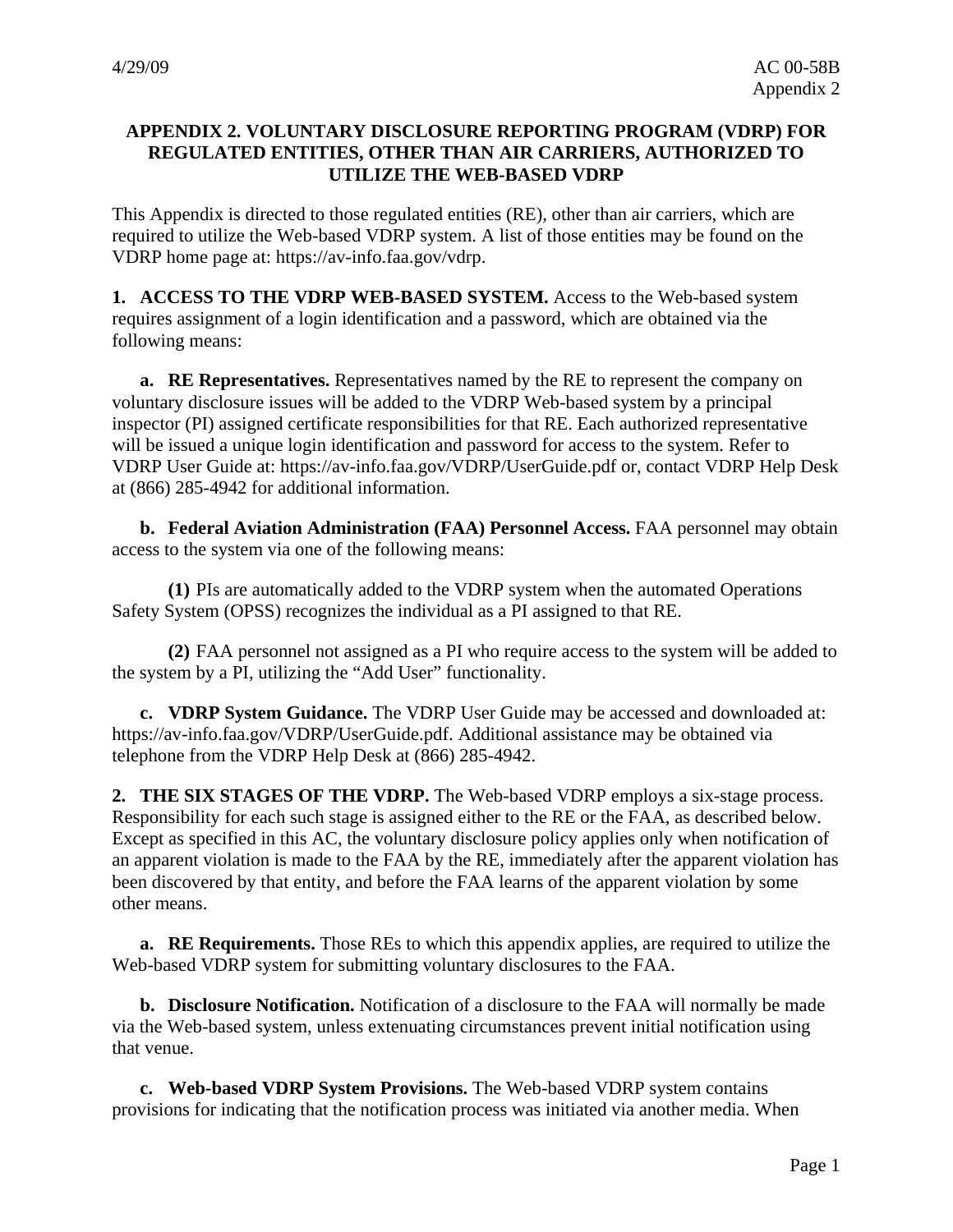acceptable to the PI, initial notice of a voluntary disclosure may be submitted orally, via a written hardcopy, or by electronic copy provided the RE enters the initial notification data via the Webbased VDRP system within 72 hours of the original notification. Compliance with the 10 or 30-day limit for submission of the written report, as described in Stage III below, will be based on the date of the original notification, regardless of the submission means or media.

**3. STAGE I: NOTIFICATION TO THE FAA OF AN APPARENT VIOLATION.** When the certificate holder notifies the FAA of an apparent violation, contact must be made with, or directed to, the appropriate PI. The notification requirement is automatically met when the disclosure is submitted via the Web-based VDRP system as all PI's for that certificate are notified when a disclosure is submitted. However, if the certificate holder submits the initial notification via alternative media, as authorized in paragraph 4 below, the disclosure must be submitted to the appropriate PI. It is FAA policy that initial notification should be accomplished on a timely basis, ordinarily within 24 hours of the discovery of the apparent violation. However, an inspector may accept disclosures that exceed the 24 hour policy when the inspector determines that a later submission is justified based on the specific circumstances, and in view of those circumstances, the submission is still considered timely. For example, a voluntary disclosure based on a company violation revealed in an Aviation Safety Action Program (ASAP) report may require more that 24 hours from the submission of that ASAP report in order for the responsible company entity to become aware of the information in the report and to initiate a voluntary disclosure. The FAA retains sole discretion in determining whether a voluntary disclosure received later than 24 hours after discovery of the violation is timely. The certificate holder should therefore not delay notification for any reason, and should address, to the maximum extent possible, the following items:

**a. Brief Description of Apparent Violation.** A brief description of the apparent violation, including an estimate of the duration of time that it remained undetected, as well as how and when it was discovered.

**b. Verification of Cease of Noncompliance.** Verification that noncompliance ceased after it was identified.

**c. Brief Description of Immediate Action.** A brief description of the immediate action taken after the apparent violation was identified, the immediate action taken to terminate the conduct that resulted in the apparent violation, and the person responsible for taking the immediate action.

**d. Verification of Evaluation.** Verification that an evaluation is underway to determine:

- If there are any systemic problems, and
- The corrective steps necessary to prevent the apparent violation from recurring.

**e. Identification of Person Responsible for Preparation.** Identification of the person responsible for preparing the comprehensive fix.

**f. Acknowledgement of a Written Report.** Acknowledgment that a written report will be provided to the PI within 10 working-days.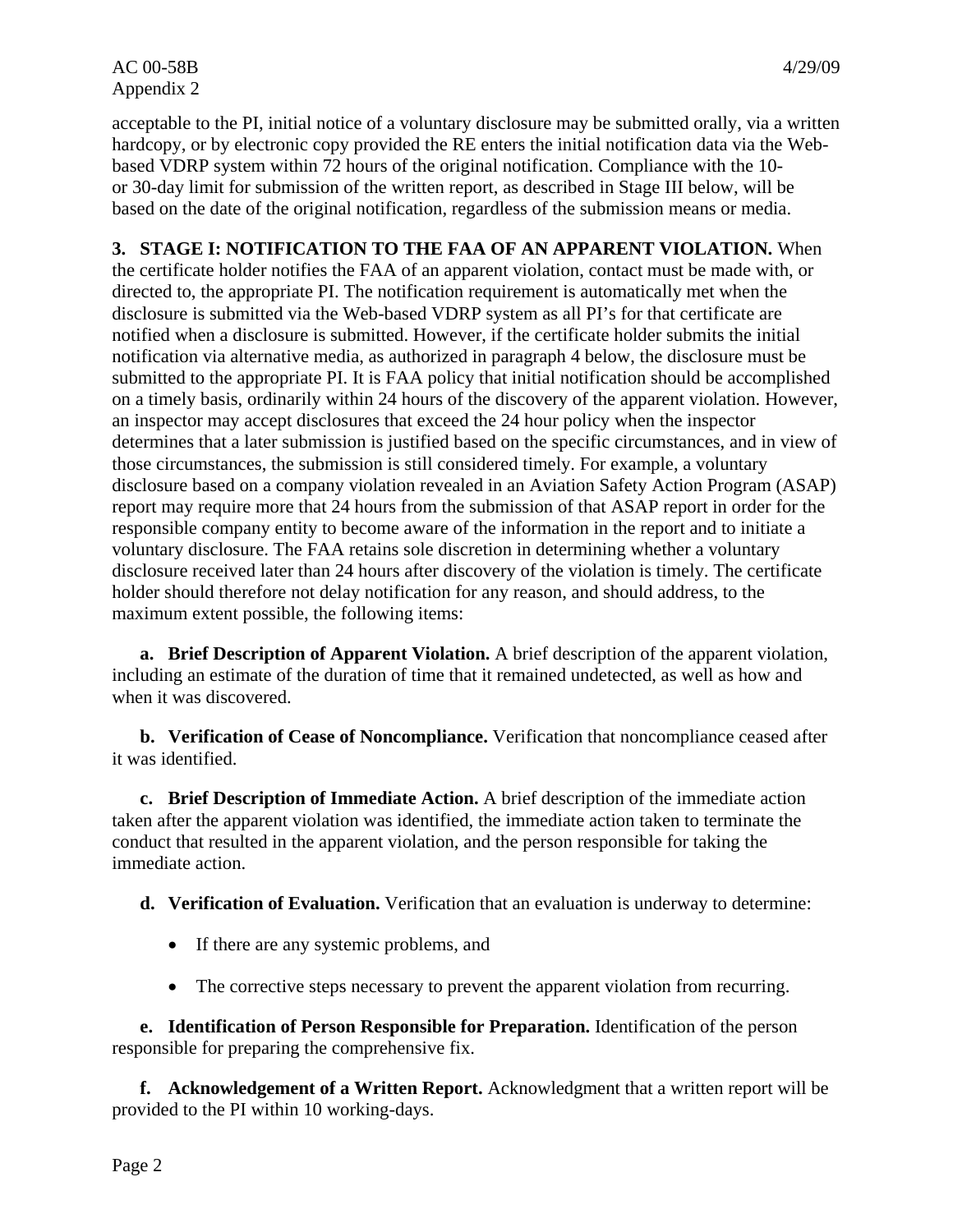**NOTE: The Web-based VDRP allows upload of documents (photos, text documents, letters, etc.) by the RE at Stage I and Stage III and upload by the FAA in Stages II, III, IV, V and VI, to enable the attachment of whatever documents may be required to support their submissions.** 

**4. STAGE II: FAA RESPONSE TO THE RE.** The PI will review the Web-based submission from the RE and respond in a timely manner. If the original submission from the RE was made via an alternative media (e.g., telephone etc.), the PI may respond via an alternative means, but must also respond to the subsequent Web-based submission by the RE.

**a. PI Review.** The PI's review of the disclosure shall, to the extent possible, confirm the submission meets the following requirements:

**(1)** The RE has notified the FAA of the apparent violation immediately after detecting it and before the Agency has learned of it by other means.

**(2)** The apparent violation was inadvertent.

**(3)** The apparent violation does not indicate a lack, or reasonable question, of qualification of the RE.

**(4)** Immediate action, satisfactory to the FAA, was taken upon discovery to terminate the conduct that resulted in the apparent violation.

**(5)** The RE has developed, or is developing, a comprehensive fix and schedule of implementation satisfactory to the FAA. The comprehensive fix includes a followup self-audit to ensure that the action taken corrects the noncompliance. This self-audit is in addition to any audits conducted by the FAA.

#### **b. PI Completion of the Review.**

**(1)** Once the PI completes the review of the voluntary disclosure submission, he/she makes a determination to accept the disclosure, return it for editing, or find it invalid.

**(a)** Acceptance: If the PI elects to accept the disclosure, the inspector completes the required Stage II entries in the Web-based VDRP and submits his/her input.

**(b)** Return for Edit: If the PI finds the disclosure does not contain sufficient information to accept the disclosure, the PI has the option of returning the disclosure to the RE for editing. Upon selection of the "send back" button and submission by the PI, the VDRP system notifies the RE of the determination via email and returns the case to Stage I, pending resubmission by the RE.

**(c)** Rejection/Invalid: If the PI finds the disclosure does not meet the requirements set forth in this AC for acceptance, or it has been determined that no violation occurred, the PI selects "No" in response to the question, "Is this a valid self-disclosure?". Upon submission by the PI, the regulated entity is notified of that determination by e-mail. When found to be invalid, the case does not advance and is not assigned an EIR number.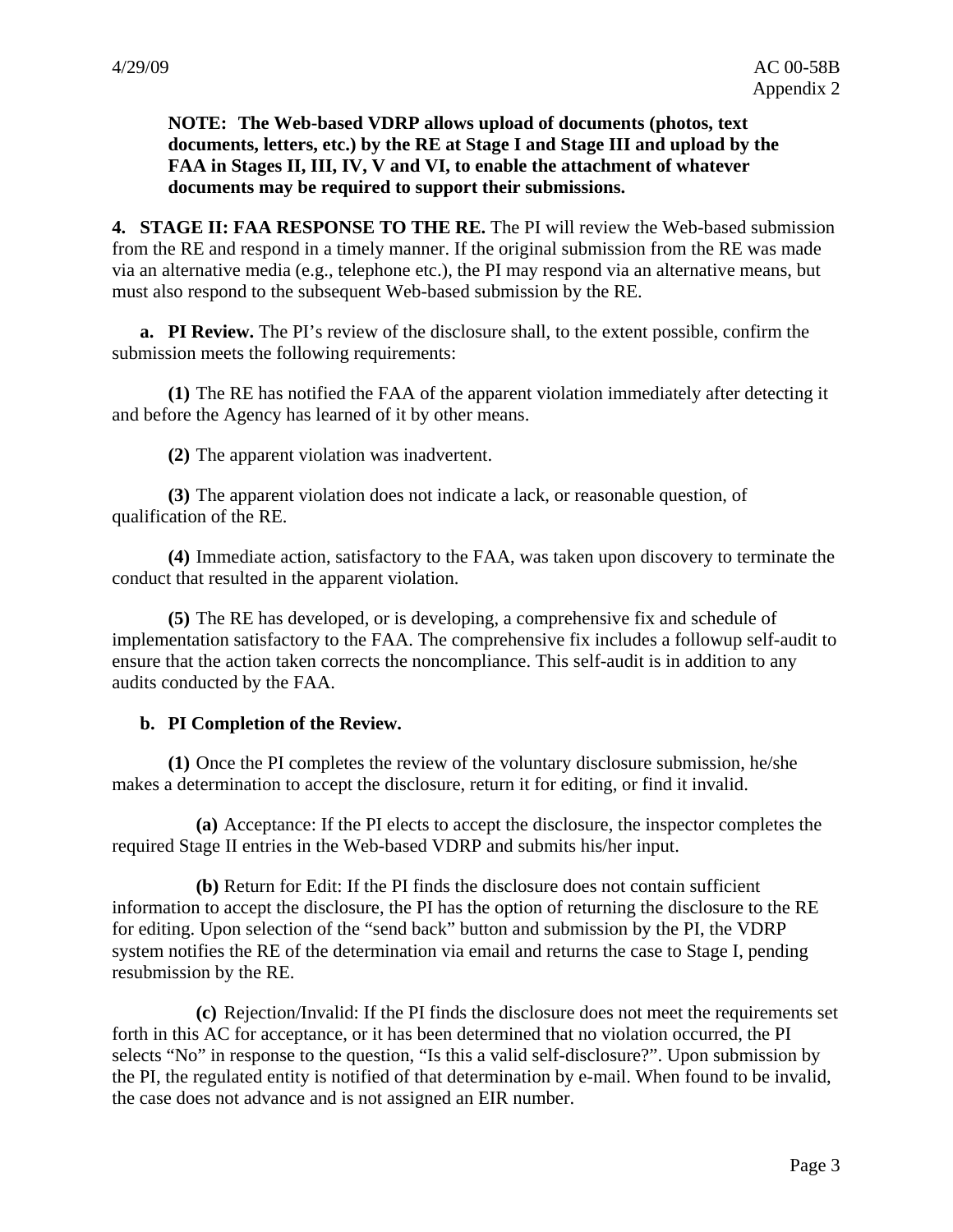**NOTE: If, at any time subsequent to acceptance of the disclosure, the FAA becomes aware that the disclosure did not meet the requirements set forth for acceptance under the VDRP, the acceptance may be withdrawn. In such cases, as well in those cases where it is subsequently determined that a violation did not occur, the Web-based system provides the option of "rescinding" a case, which closes the file without action within the VDRP. If the certificate holding office has sufficient evidence to proceed with enforcement action, independent of the materials provided by the RE as part of its submission under VDRP, enforcement action should be initiated in accordance with the procedures set forth in the current edition of FAA Order 2150.3.** 

## **5. STAGE III: WRITTEN REPORT OF RE'S APPARENT VIOLATION.**

**a. Written Report.** The written report should be submitted by the RE, to the PI, via the Web-based VDRP system, within 10 working-days of the date disclosure was submitted to the FAA. This report must contain a detailed description of the proposed comprehensive fix, outlining the planned corrective steps, the responsibilities for implementing those corrective steps, and a time schedule for completion of the fix. If a proposed comprehensive fix is not fully developed within 10 working-days, the pertinent RE should provide at least an overview of its comprehensive fix plans in a written report submitted within 10 working-days after the initial notification was made. In any event, a detailed description of the comprehensive fix should be submitted within 30 calendar-days after initial notification.

**b. Required Input.** The VDRP Web-based system requires the input of the following information in the Written Report Stage:

**(1)** A list of the specific FAA regulations that may have been violated.

**(2)** A description of the apparent violation, including the duration of time it remained undetected, as well as how and when it was detected.

**(3)** A description of the immediate action taken to terminate the conduct that resulted in the apparent violation, including when it was taken, and who was responsible for taking the action.

**(4)** An explanation that shows the apparent violation was inadvertent.

**(5)** Evidence that demonstrates the seriousness of the apparent violation and the RE's analysis of that evidence.

**(6)** Completion of a Risk Assessment Matrix to aid in evaluating the significance of the event.

**(7)** A detailed description of the proposed comprehensive fix, outlining the planned corrective steps, the responsibilities for implementing those corrective steps, and a time schedule for completion of the fix and the subsequent self-audit.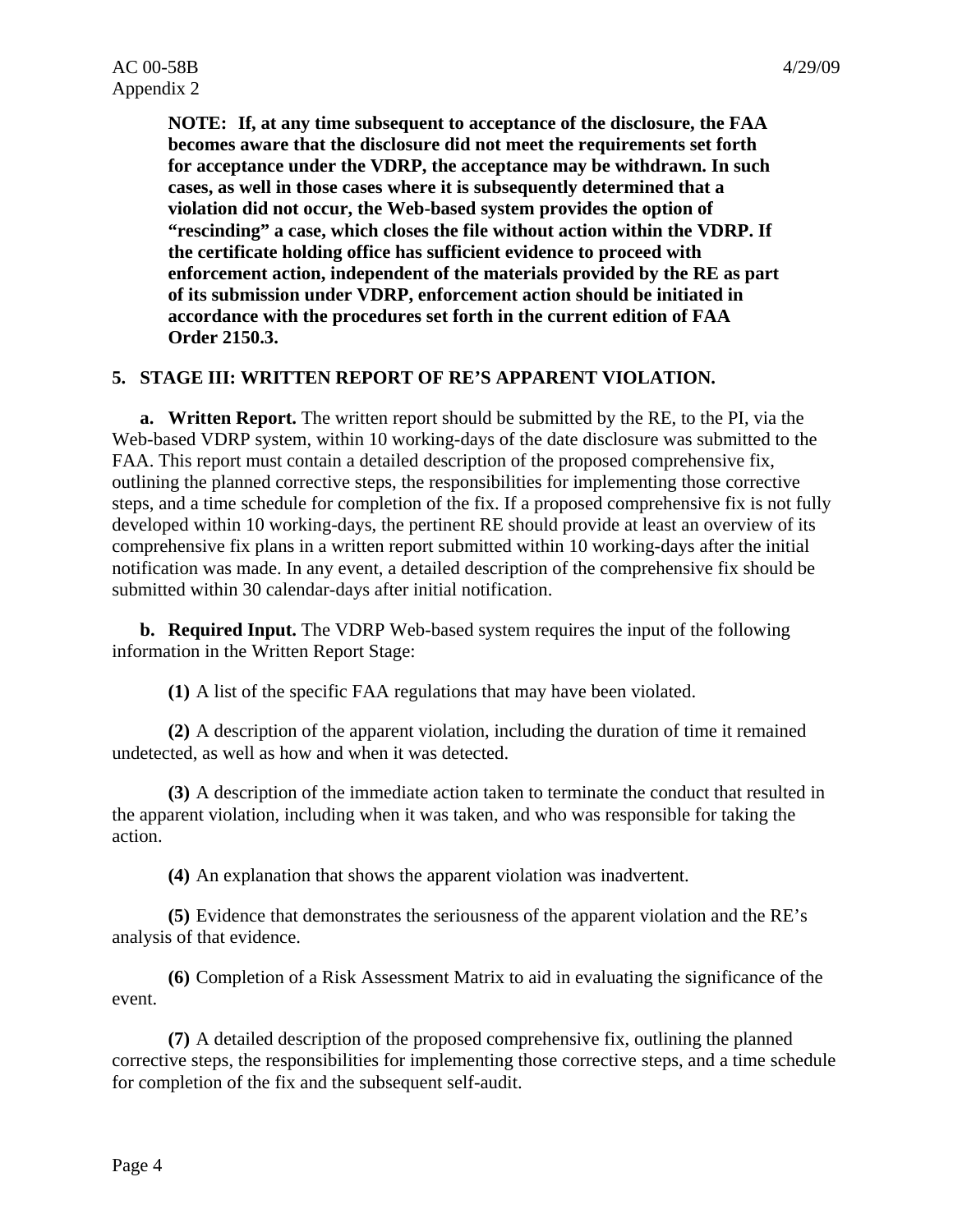**(8)** Identification of the company official(s) responsible for monitoring the implementation and completion of the comprehensive fix and the self-audit.

**6. STAGE IV: WRITTEN REPORT REVIEW BY THE FAA.** The FAA works with the certificate holder to ensure that the RE has identified any root causes and systemic issues which led to the apparent violation. In this stage, the PI is also tasked with completing a Risk Assessment Matrix to aid in evaluating the significance of the event and the proposed comprehensive fix. This collaboration helps to ensure that the corrective actions contained in the comprehensive fix are acceptable to the FAA.

**NOTE: Should investigation of the apparent violation result in the determination that no violation has occurred, the EIR may be closed by rescinding the file and providing an explanation in the provided comment box. When submitted, the user is provided a warning that submitting this action (rescinding the file) will close the case and terminate the investigation. If the inspector confirms the rescission, the case is closed in VDRP that date and will close in EIS 10 (ten) days later, with the original date of closure recorded in EIS. The 10-day delay is provided to enable the FAA to re-open the file within that 10-day "window" if deemed necessary.** 

## **7. STAGE V: IMPLEMENTATION OF A COMPREHENSIVE FIX AND FAA SURVEILLANCE.**

**a. Implementation Period.** During the implementation period, the FAA and the pertinent RE should continue to work together. The FAA may advise and assist the entity in correcting any identified systemic problems. Changes will be made to the proposed comprehensive fix when the need is identified. Upon determining that the initial implementation of the proposed comprehensive fix is satisfactory, the PI may issue a letter of correction in Stage V. Alternatively, the PI may elect instead to issue the letter of correction in Stage VI, if deemed appropriate. If the letter of correction is issued in Stage V, and subsequent changes are made to the Comprehensive Fix, the PI shall issue and upload a revised letter of correction in Stage VI which reflects the letter of correction as implemented.

**b. Corrective Steps.** The FAA monitors the implementation of the corrective steps. Throughout the implementation period, the FAA assesses the pertinent RE's corrective efforts and top management's awareness of these efforts. If, during this period, the FAA determines that the steps taken by the entity are not those documented in the comprehensive fix and acceptable corrective action by the RE is not forthcoming, the letter of correction may be rescinded, and appropriate legal enforcement action initiated.

#### **8. STAGE VI: INSPECTOR SIGNOFF.**

**a. Conclusion.** At the conclusion of the implementation period, the PI makes a final assessment. If all elements of the comprehensive fix, including the RE's self-audit, have been adequately accomplished, the PI finds the fix satisfactory and closes the case. The case remains subject to reopening in the event that the agreed upon actions, outlined in the comprehensive fix, are not completed to the satisfaction of the FAA.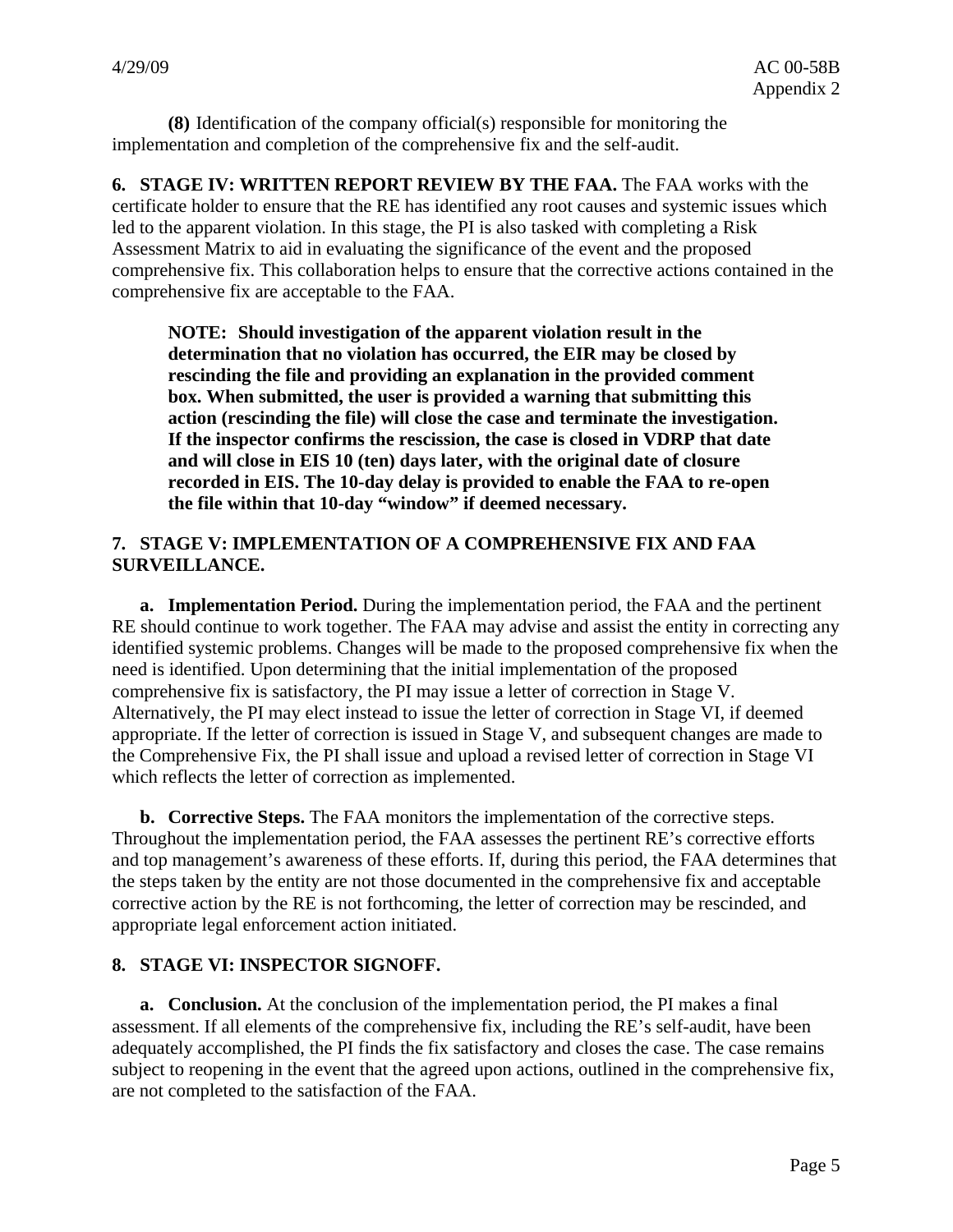**b. PI Authority to Close the Case.** The PI has the authority to close the case. Consultation with regional specialists, legal counsel, or other FAA personnel may be accomplished when deemed appropriate by the PI.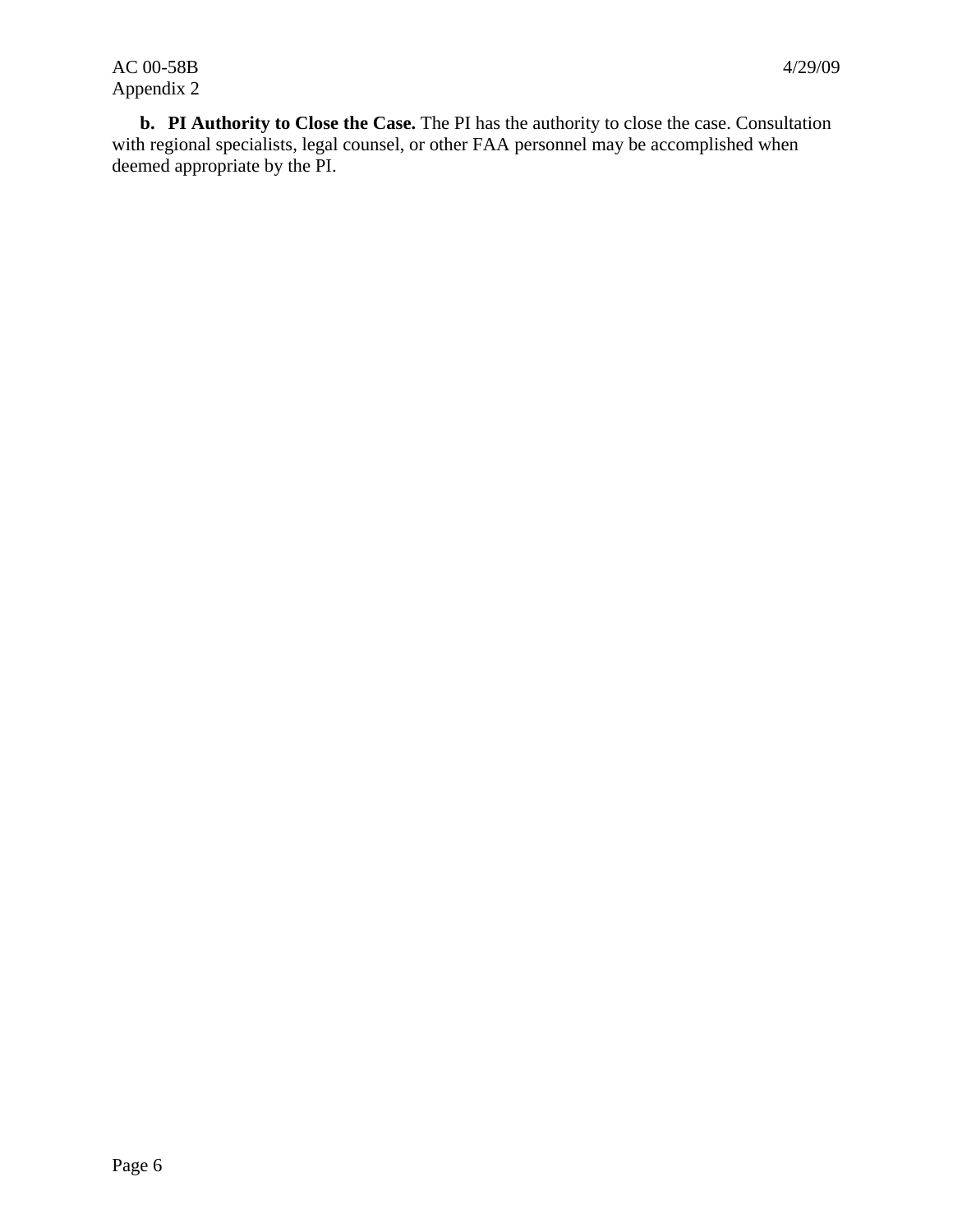#### **APPENDIX 3. VOLUNTARY DISCLOSURE REPORTING PROGRAM (VDRP) FOR REGULATED ENTITIES (RE) NOT AUTHORIZED TO UTILIZE THE WEB-BASED VDRP SYSTEM**

**1. APPLICABILITY.** All REs NOT authorized to utilize the VDRP Web-based system will utilize the guidance contained in this Appendix for submission of Voluntary Disclosures. A list of authorized users of the Web-based system may be found at: https://av-info.faa.gov/vdrp.

**2. THE SIX STAGES OF THE VDRP.** The VDRP employs a six stage process.

Responsibility for each such stage is assigned either to the RE or the FAA, as described below. Except as specified in this AC, the voluntary disclosure policy applies only when notification of an apparent violation is made to the FAA by the RE, immediately after the apparent violation has been discovered by that entity, and before the FAA learns of the apparent violation by some other means.

**3. STAGE I: NOTIFICATION TO THE FAA OF AN APPARENT VIOLATION.** When the RE notifies the FAA of an apparent violation, contact must be made with, or directed to, the appropriate principal inspector (PI). When acceptable to the PI, initial notice of a voluntary disclosure may be submitted orally, via written hardcopy, or by electronic means. It is FAA policy that initial notification should be accomplished on a timely basis, ordinarily within 24 hours of the discovery of the apparent violation. However, an inspector may accept disclosures that exceed the 24 hour-policy when the inspector determines that a later submission is justified based on the specific circumstances, and in view of those circumstances, the submission is still considered timely. For example, a voluntary disclosure based on a company violation revealed in an Aviation Safety Action Program (ASAP) report may require more that 24 hours from the submission of that ASAP report in order for the responsible company entity to become aware of the information in the report and to initiate a voluntary disclosure. The FAA retains sole discretion in determining whether a voluntary disclosure received later than 24 hours after discovery of the violation is timely. The certificate holder should therefore not delay notification for any reason, and should address, to the maximum extent possible, the following items with the PI:

**a. Brief Description of Apparent Violation.** A brief description of the apparent violation, including an estimate of the duration of time that it remained undetected, as well as how and when it was discovered.

**b. Verification of Cease of Noncompliance.** Verification that noncompliance ceased after it was identified.

**c. Brief Description of Immediate Action.** A brief description of the immediate action taken after the apparent violation was identified, the immediate action taken to terminate the conduct that resulted in the apparent violation, and the person responsible for taking the immediate action.

**d. Verification of Evaluation.** Verification that an evaluation is underway to determine:

**(1)** If there are any systemic problems.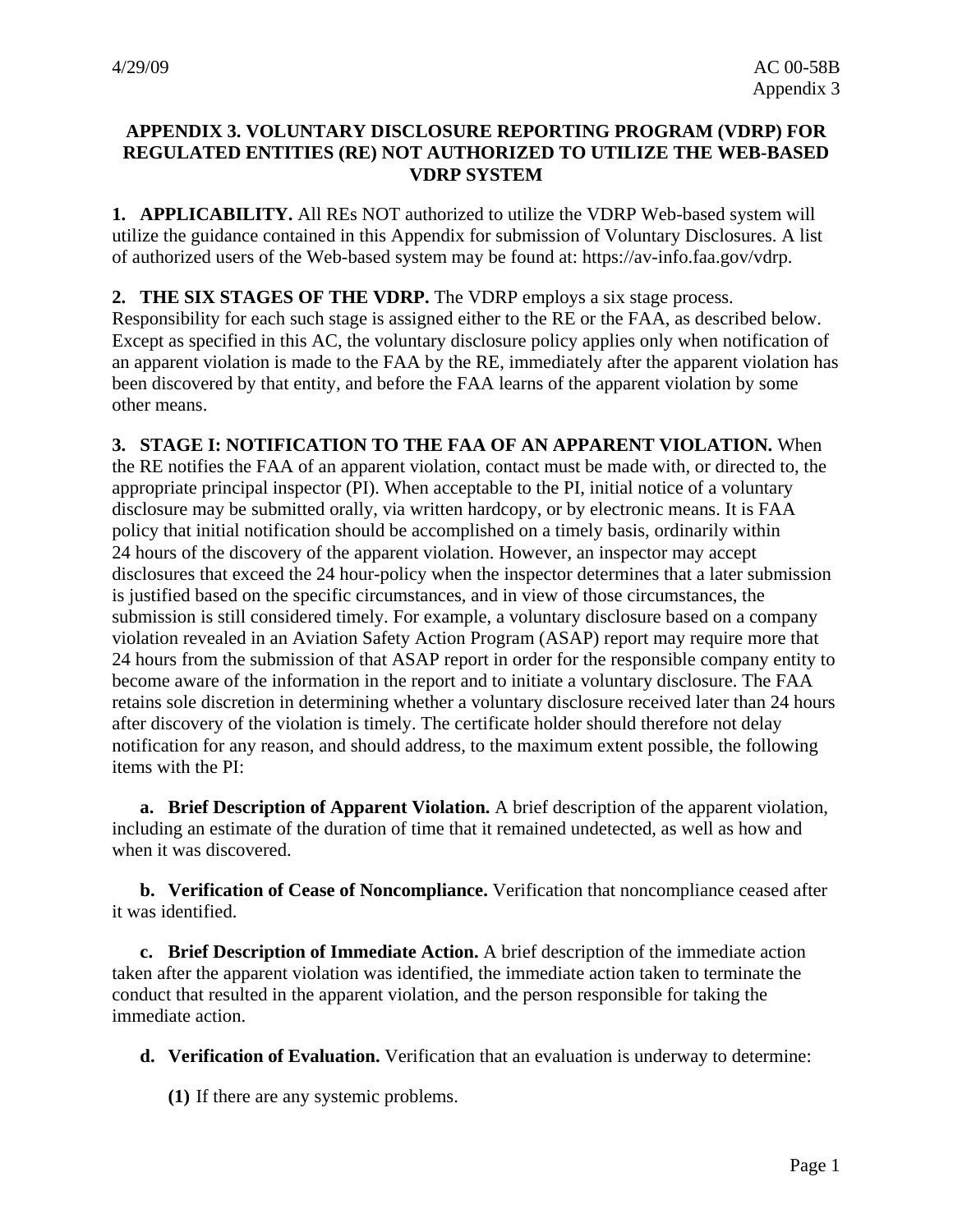**(2)** The corrective steps necessary to prevent the apparent violation from recurring.

**e. Identification of Responsible Person.** Identification of the person responsible for preparing the comprehensive fix.

**f. Acknowledgement of a Written Report.** Acknowledgment that a written report will be provided to the PI within 10 working-days.

**4. STAGE II: FAA RESPONSE TO CERTIFICATE HOLDER.** The PI responds with a written acknowledgment of the entity's initial notification. This acknowledgment includes the request for a written report and is sent in lieu of a letter of investigation; provided the written report is completed in accordance with the VDRP set forth in this AC. The PI will open an Enforcement Investigative Report (EIR) that will be closed out with a letter of correction following satisfactory development and implementation of a comprehensive fix as provided by schedule of implementation agreed upon by the FAA and the entity. The PI's review of the disclosure shall, to the extent possible, confirm the submission meets the following requirements:

**a. The FAA was Notified.** The RE has notified the FAA of the apparent violation immediately after detecting it and before the Agency has learned of it by other means.

**b. The Violation was Inadvertent.** The apparent violation was inadvertent.

**c. The Violation Does Not Reflect a Lack of RE Qualification.** The apparent violation does not indicate a lack, or reasonable question, of qualification of the RE.

**d. FAA Approved Immediate Action was Taken.** Immediate action, satisfactory to the FAA, was taken upon discovery to terminate the conduct that resulted in the apparent violation.

**e. The RE Has, or Is, Developing a Comprehensive Fix.** The RE has developed, or is developing, a comprehensive fix and schedule of implementation satisfactory to the FAA. The comprehensive fix includes a followup self-audit to ensure that the action taken corrects the noncompliance. This self-audit is in addition to any audits conducted by the FAA.

# **5. STAGE III: WRITTEN REPORT OF THE RE'S APPARENT VIOLATION.**

**a. Written Report Specifications.** The written report should be provided to the PI by the RE within 10 working-days after the initial notification was made. This report must contain a detailed description of the proposed comprehensive fix, outlining the planned corrective steps, the responsibilities for implementing those corrective steps, and a time schedule for completion of the fix. If a proposed comprehensive fix is not fully developed within 10 working-days, the pertinent RE should provide at least an overview of its comprehensive fix plans in a written report submitted within 10 working-days after the initial notification was made. In any event, a detailed description of the comprehensive fix should be submitted within 30 calendar-days after initial notification. The written report should include the following information:

**(1)** A list of the specific FAA regulations that may have been violated.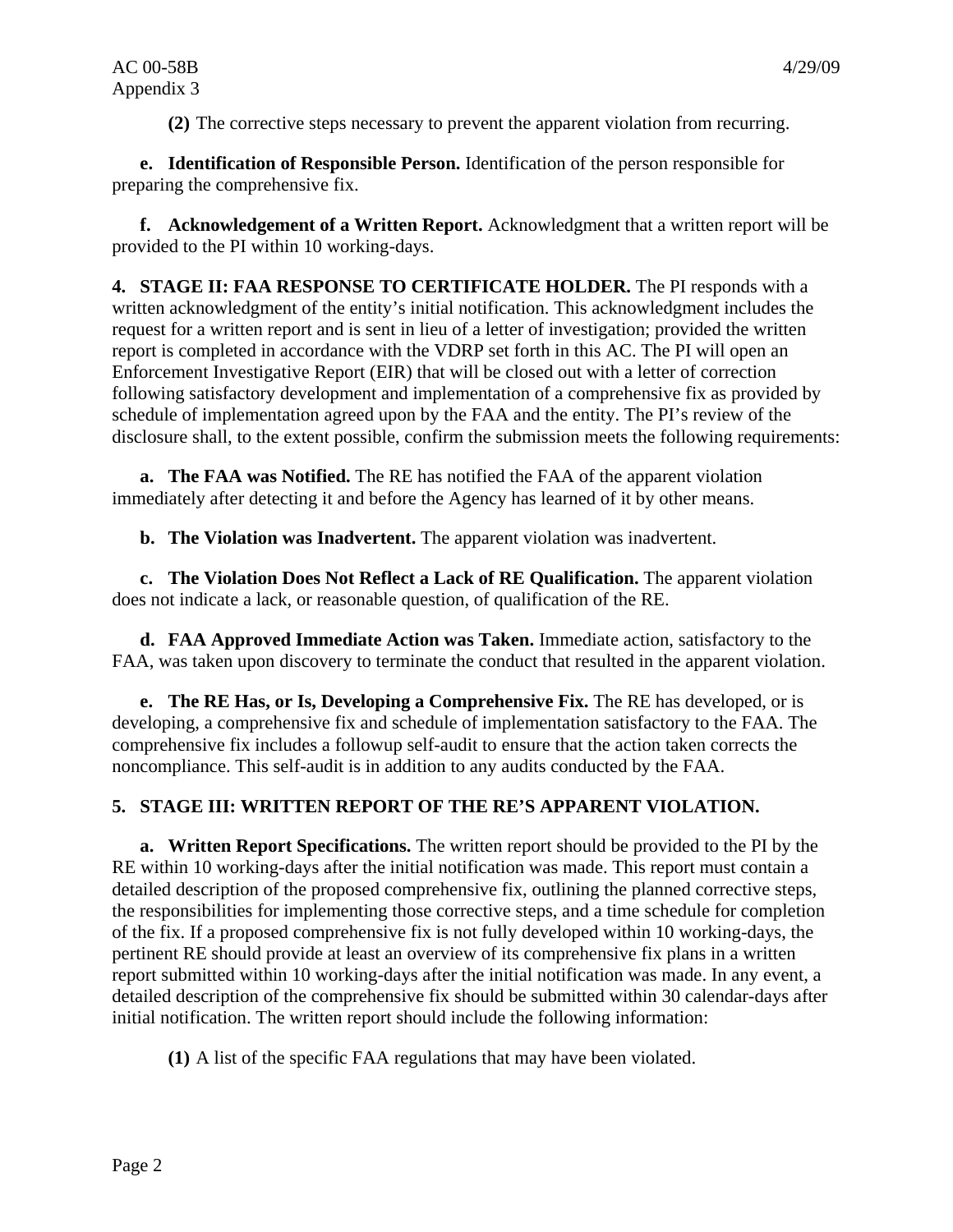**(2)** A description of the apparent violation, including the duration of time it remained undetected, as well as how and when it was detected.

**(3)** A description of the immediate action taken to terminate the conduct that resulted in the apparent violation, including when it was taken, and who was responsible for taking the action.

**(4)** An explanation that shows the apparent violation was inadvertent.

**(5)** Evidence that demonstrates the seriousness of the apparent violation and the RE's analysis of that evidence.

**(6)** A detailed description of the proposed comprehensive fix, outlining the planned corrective steps, the responsibilities for implementing those corrective steps, and a time schedule for completion of the fix and a self-audit following implementation of the corrective action(s). If a proposed comprehensive fix is not fully developed within 10 working-days, the pertinent RE should provide at least an overview of its comprehensive fix plans in a written report submitted within 10 working-days after the initial notification was made. In any event, a detailed description of the comprehensive fix should be submitted within 30 calendar-days after initial notification.

**(7)** Identification of the company official(s) responsible for monitoring the implementation and completion of the comprehensive fix and the self-audit.

**b. Sample Written Report Format.** The following sample is only a suggested format to be followed when preparing the written report that will be submitted to the FAA. While a RE should include at least all the elements specified below, the structure of the written report can be modified by the RE to fit its particular needs.

**(1)** General.

**(2)** Date.

**(3)** Certificate type or equivalent.

**(4)** Pertinent RE number or equivalent.

**(5)** Company name.

**(6)** Company address.

**(7)** Company official filing report.

• Name,

• Position,

• Telephone number, and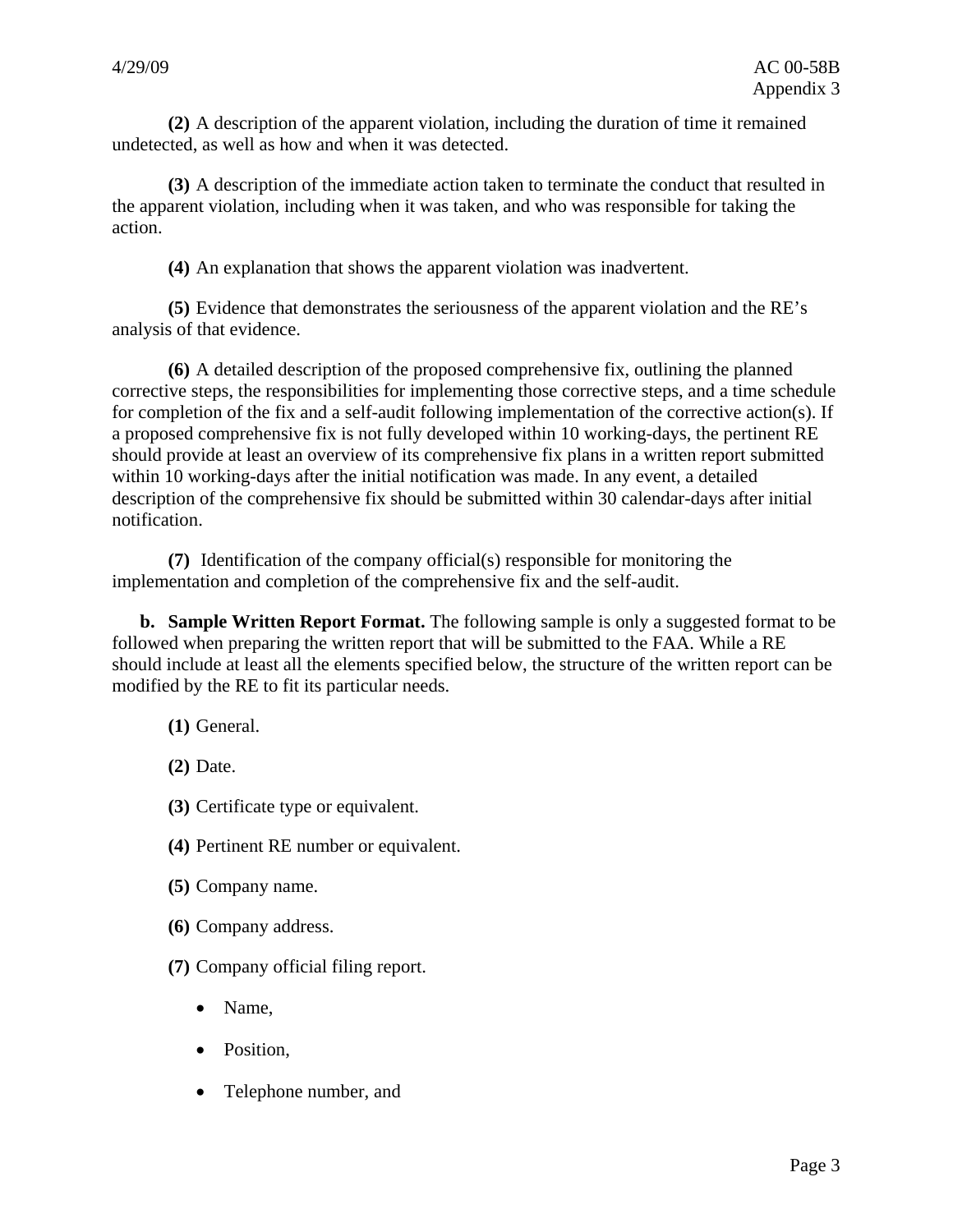- E-mail address.
- **(8)** Description of Apparent Violation.
- **(9)** Applicable 14 CFR part(s).
- **(10)** Date apparent violation was discovered.
- **(11)** Location of discovery.
- **(12)** Company official who discovered the apparent violation.
	- Name,
	- Position,
	- Telephone number, and
	- E-mail address.
- **(13)** Date and time of initial notification to the FAA.
- **(14)** Name of FAA official notified PI.
- **(15)** Company official responsible for immediate action.
	- Name.
	- Position,
	- Telephone number, and
	- E-mail address.

**(16)** Duration of time apparent violation remained undetected—hours, cycles, or days.

**c. Summary of Apparent Violation.** The summary should be a brief statement that describes the nature of the apparent violation and identifies the specific aircraft, engines, appliances, facilities, checkpoint, gate, cargo, and/or individuals associated with the apparent violation.

#### **d. Immediate Action.**

**(1)** When immediate action was taken.

**(2)** Description of immediate action. This description should outline the immediate steps that were taken to cease the violative action.

**(3)** Company official responsible for immediate action.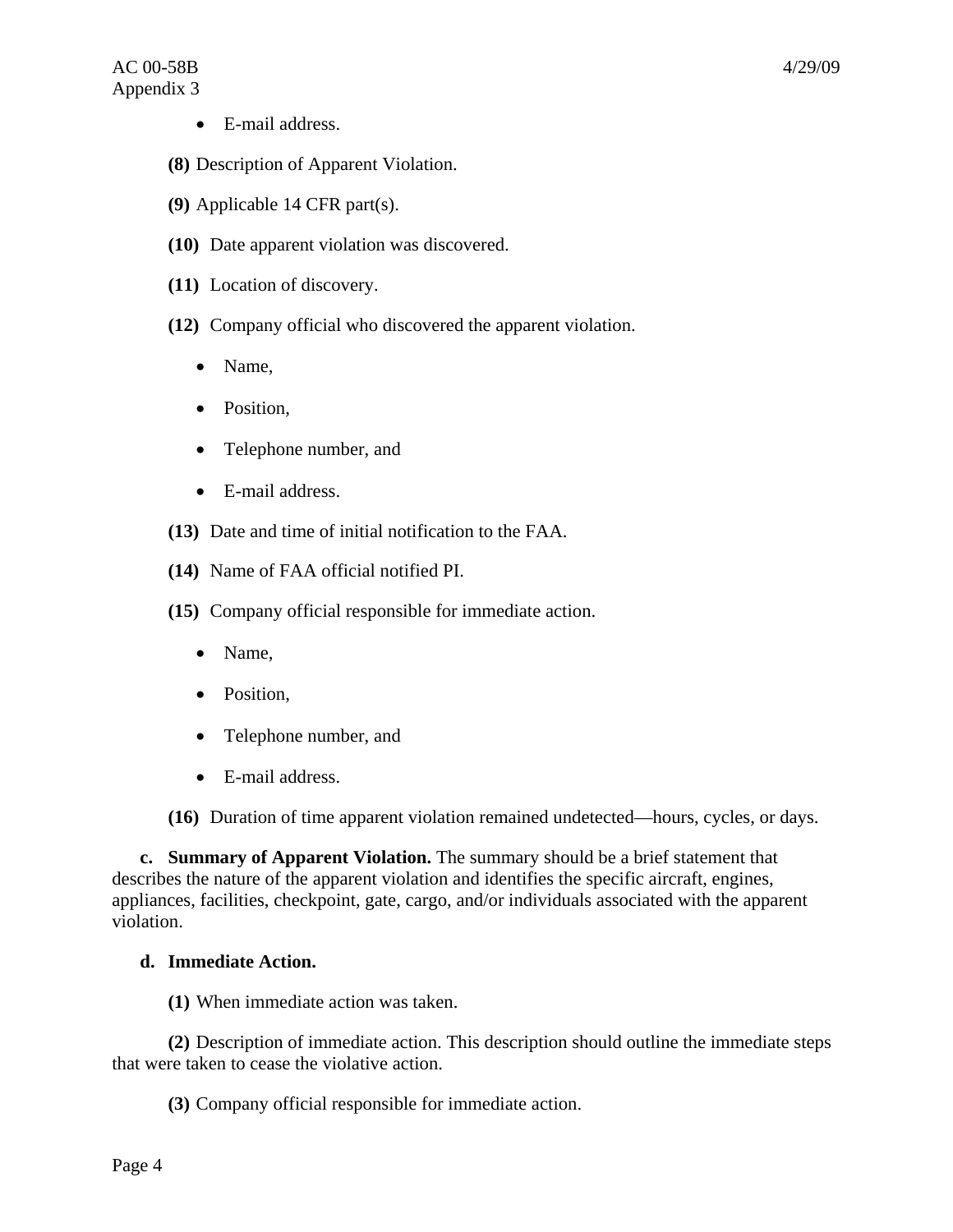- Name,
- Position.
- Telephone number, and
- E-mail address.

## **e. Analysis.**

**(1)** Summary of evidence. This summary should describe the scope of the apparent violation and explain how it was detected. In addition, conclusions reached regarding possible or probable systemic deficiencies (i.e., who, what, when, why, and how the noncompliance occurred) should be described.

**(2)** Reasons why the apparent violation was inadvertent.

**(3)** Supporting documentation. The evidence associated with the apparent violation should be attached. This evidence should include a statement regarding how the RE determined the extent of the apparent violation.

**f. Comprehensive Fix Proposal.** The proposed long term corrective steps to be taken by the RE to preclude recurrence of the apparent violation should be listed in this section. Each corrective step should identify the individual or department responsible for implementing and completing the corrective step as well as the time allotted for completion of each corrective step. Examples of types of questions or issues that a comprehensive fix proposal should address are as follows:

**(1)** Does the apparent violation involve equipment, facilities, or individuals beyond those addressed in the initial notification and for which immediate action was taken?

**(2)** Are procedural or organizational changes necessary?

**(3)** How will it be determined whether any procedural or organizational changes are effective?

**(4)** What procedures will be developed to ensure that the affected area is periodically reviewed in the future so that concerns can be identified before a violation occurs?

**(5)** Who will be responsible for performing periodic reviews?

**(6)** To whom in the RE's organization will the results of those periodic reviews be reported, and how they will be documented?

**(7)** A schedule for completion of a self-audit by the RE following implementation of the comprehensive fix to verify the action taken corrects the noncompliance. This self-audit is in addition to any audits conducted by the FAA and identification of the individual(s) responsible for conduct of the self-audit.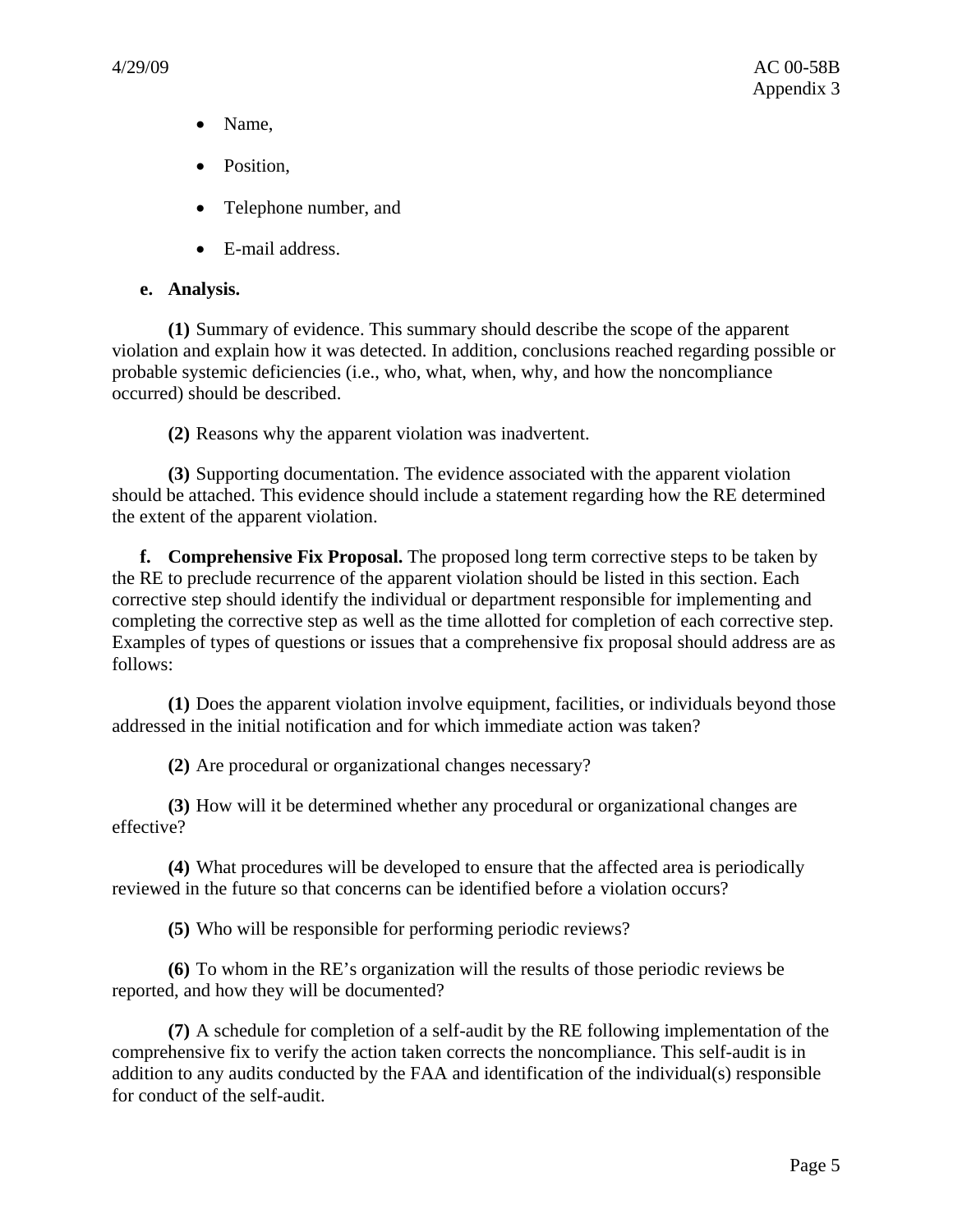# **g. Responsibility for Monitoring Implementation of the Comprehensive Fix.**

- **(1)** Name.
- **(2)** Position.
- **(3)** Telephone number.
- **(4)** E-mail address.

# **h. FAA Acceptance (to be completed by the FAA).**

- **(1)** Name.
- **(2)** Position (PI).
- **(3)** Date.
- **(4)** Office.

**6. STAGE IV: WRITTEN REPORT REVIEW BY THE FAA.** The FAA works with the certificate holder to ensure that the RE has identified any root causes and systemic issues which led to the apparent violation. This collaboration helps to ensure that the corrective actions contained in the comprehensive fix are acceptable to the FAA.

# **7. STAGE V: IMPLEMENTATION OF THE COMPREHENSIVE FIX AND FAA SURVEILLANCE.**

**a. Continued FAA and RE Cooperation.** During the implementation period, the FAA and the pertinent RE should continue to work together. The FAA may advise and assist the entity in correcting any identified systemic problems. Changes will be made to the proposed comprehensive fix when the need is identified. Upon determining that the initial implementation of the proposed comprehensive fix is satisfactory, the PI may issue a letter of correction in Stage V. If the letter of correction is issued in Stage V, and subsequent changes are made to the Comprehensive Fix, the PI shall issue an amendment to the letter of correction which reflects the corrective action, as implemented.

**b. The FAA's Monitoring of Corrective Step Implementation.** The FAA monitors the implementation of the corrective steps. Throughout the implementation period, the FAA assesses the pertinent RE's corrective efforts and top management's awareness of these efforts. If, during this period, the FAA determines that the steps taken by the entity are not those documented in the comprehensive fix and acceptable corrective action by the RE is not forthcoming, the letter of correction may be rescinded, and appropriate legal enforcement action initiated.

#### **8. STAGE VI: INSPECTOR SIGNOFF**.

**a. Conclusion.** At the conclusion of the implementation period, the PI makes a final assessment. If all elements of the comprehensive fix have been adequately accomplished,